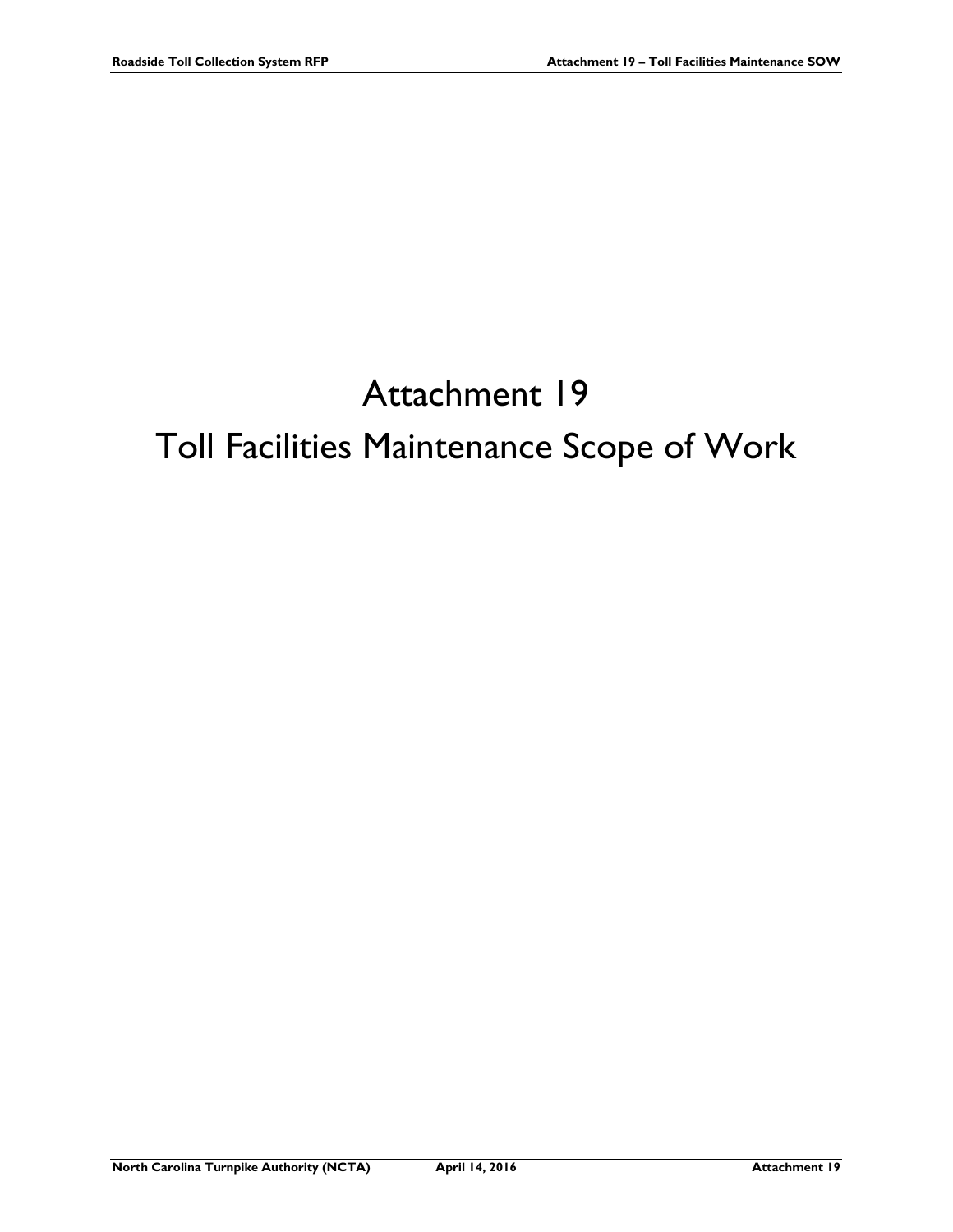# **Contents**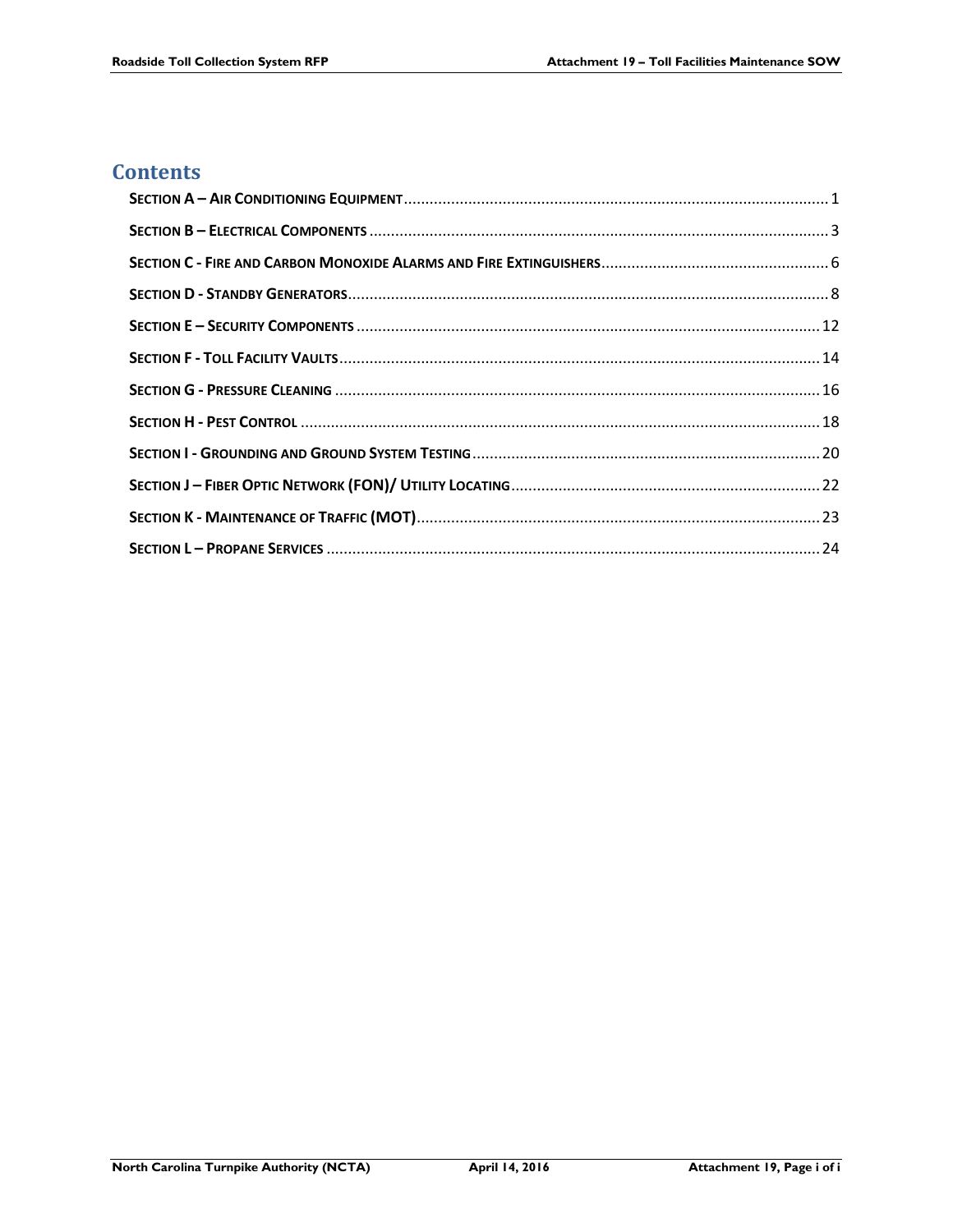# <span id="page-2-0"></span>**SECTION A – AIR CONDITIONING EQUIPMENT**

# Description

Perform inspection, maintenance, repair, and replacement of all air conditioning equipment.

# Qualifications

Not later than 60 days prior to Commissioning of the first tolling location, the Contractor shall submit a copy of the Contractor's Heating Group 3, Class 1 Contractor license from the State of North Carolina.

# Preventative Maintenance/Responsibilities

Monthly Maintenance:

Replace filters (pleated high efficiency filters shall be used).

# Semi-Annual Maintenance:

- Perform inspection and maintenance checks/cleaning (preventive maintenance) on all units. All items in the preventive maintenance inspection shall be checked along with any other item necessary to ensure that each unit is operating properly.
	- o Clean condenser and evaporator coils, with industry approved chemicals and methods and per recommendations by the manufacturer.
	- o Clean oil air handling units (per manufacture recommendations).
	- o Clean drain pans and condensate lines.
	- o Lubricate all motors required.
	- o Clean inlet and outlet registers.
	- o Check controls and thermostats for proper operation.
	- o Check for leaks and adjust amounts of refrigerant as needed.
	- o Record refrigerant pressures.
	- o Check electrical connections.
	- o Check for vibrations and noises.
	- o Check all belts and belt pulleys and replace worn belts.

# Unscheduled Service, Repairs and Replacements

- Repair response time (the time taken to arrive at the site after notification) shall not exceed two (2) hours regardless of the day or time of the notification for non-routine or emergency repairs.
- Provide unscheduled service calls, including emergency service, to diagnose problems and make repairs, adjustments and replacements, as necessary, to keep the equipment in good operating condition.
- If unit or item cannot be repaired or is not functional within twenty-four (24) hours, a temporary unit or item shall be provided until repairs are completed. The Contractor is required to provide, transport, install and operate a temporary unit when required. The same operation inspections and maintenance checks on the temporary unit will be required. This applies to units under warranty.
- The Contractor shall be responsible for replacing units or items as part of the Contract requirements. The NCTA must approve items being replaced that are not Original Equipment Manufacturer (OEM) or identical components.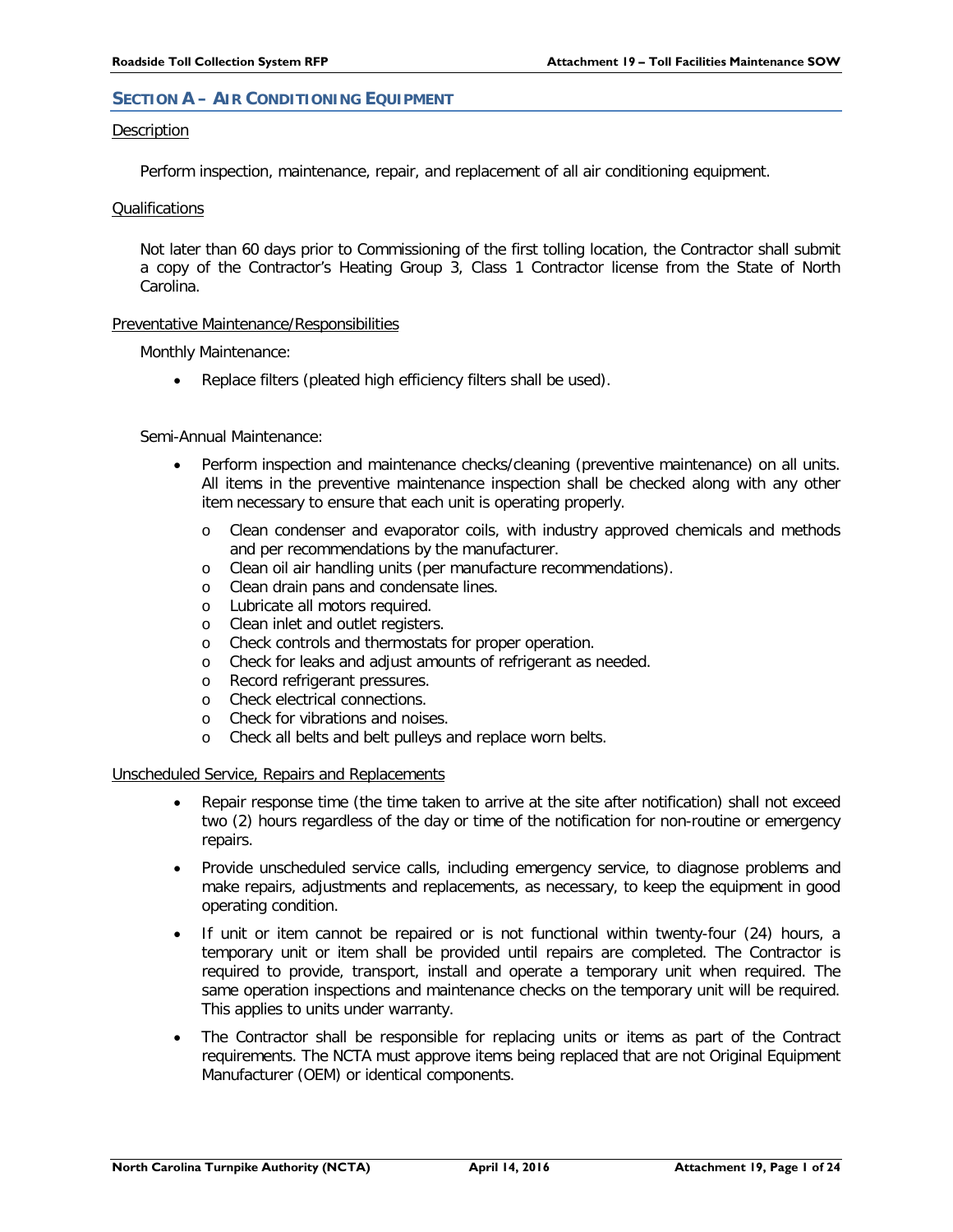# Documentation and Reporting

Upon completion of any and all service performed on the equipment identified above the Contractor will update the Maintenance Log File with all detailed information including:

- Date of Service Request
- Date of Service Completion
- Date of regularly scheduled maintenance activities
- Detail of tasks performed
- List any issues found
- List any replacement parts required
- Notification to NCTA for replacement part approval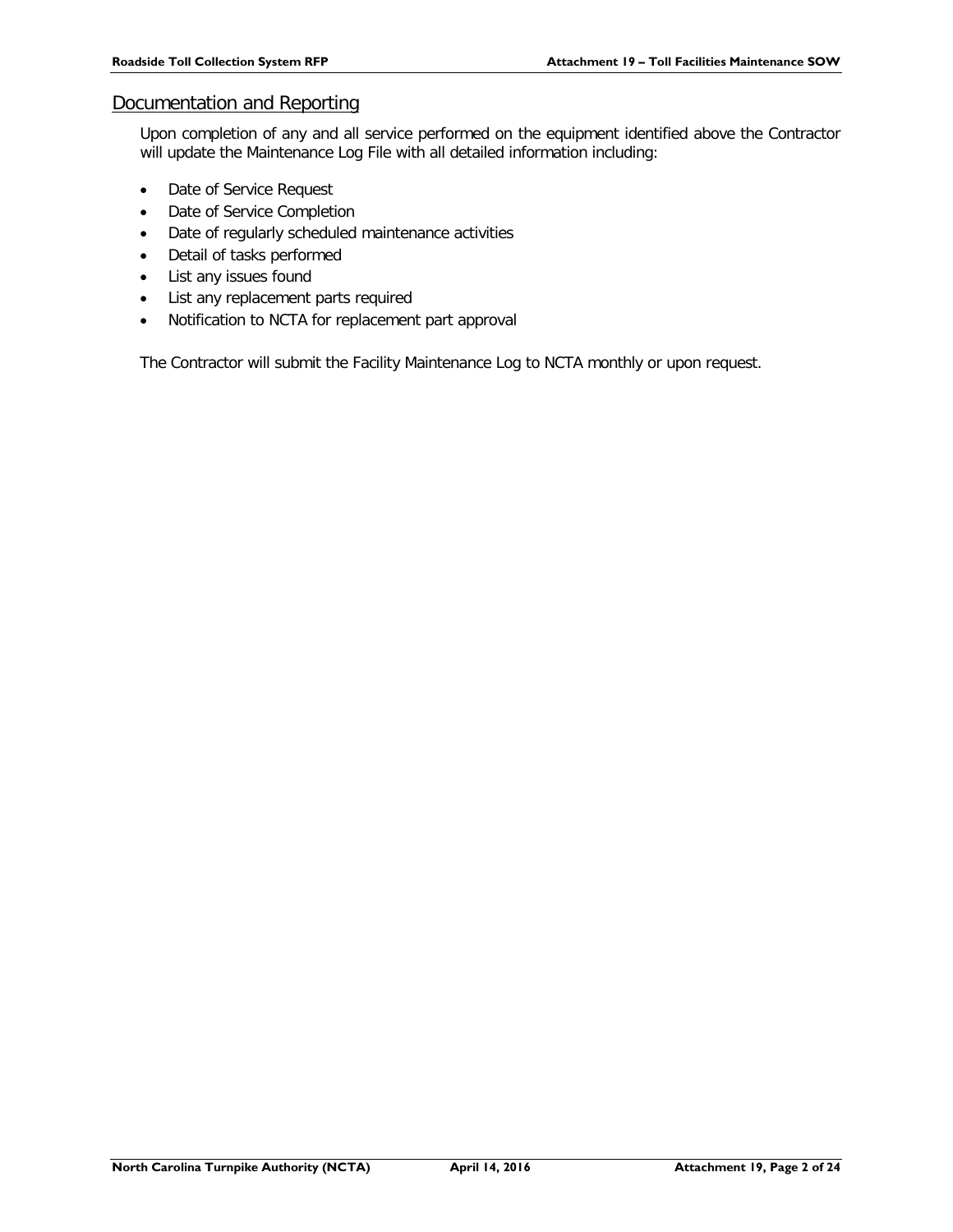# <span id="page-4-0"></span>**SECTION B – ELECTRICAL COMPONENTS**

# Description

Perform inspection, maintenance, installation, replacement, and repair of electrical items including but not limited to panel boxes, panels, breakers, fuses, contactors, disconnects, indoor and outdoor fixtures, switches, ballasts, fittings, controls, rewiring, severed/damaged conduits, cables, and vault lighting or any exterior or parking area lighting serviced from vault.

# Qualifications

Not later than 60 days prior to Commissioning of the first tolling location, the Contractor shall submit a copy of the Contractor's electrical certification in accordance with the laws of the State of North Carolina.

# Preventative Maintenance/Responsibilities

As-Needed Maintenance:

• Replace bulbs, including any lighting fixture (interior or exterior, including parking or powered from the vault) within twenty-four (24) hours of observation or notification.

# Monthly Maintenance:

- Electrical Distribution Equipment
	- o Inspect for warning signs, wear, or malfunction.
	- o Inspect enclosures for damage, unauthorized openings, and corrosion of metallic objects. Repair and paint to match as required. Inspect air passages and remove any blockage.
	- o Inspect, investigate, and solve conditions producing unusual odors.
	- o As equipment is operated and tested, listen, investigate, and mitigate conditions for unusual noises.
	- o Inspect equipment grounding components such as conductors and connections. Inspect insulators for damage.
	- o Inspect liquid immersed equipment for leaks and damage.
	- o Inspect indicating lights for correct illumination.
	- o Remove debris, dirt, insect nests, and other foreign objects from all components, housings, cabinets, panels, etc.
	- o Verify operation of space heaters and control thermostat. Check thermostat set point for proper setting.

Annual Maintenance:

- Electrical Distribution System
	- o Inspect electrical connections for degradation.
	- o Torque all electrical connections to design value.
	- o Verify the grounding of the equipment and associated neutral where applicable.
	- o Conduct infrared test on all main current carrying equipment for hot spots that may indicate overheat conditions or loose connections.
	- o Using calibrated test instruments, calibrate ammeters, voltmeters, etc. Verify continuity of metering selector switch contacts with ohmmeter.
	- o Inspect electronic power meter on Main Distribution Panels for proper operation.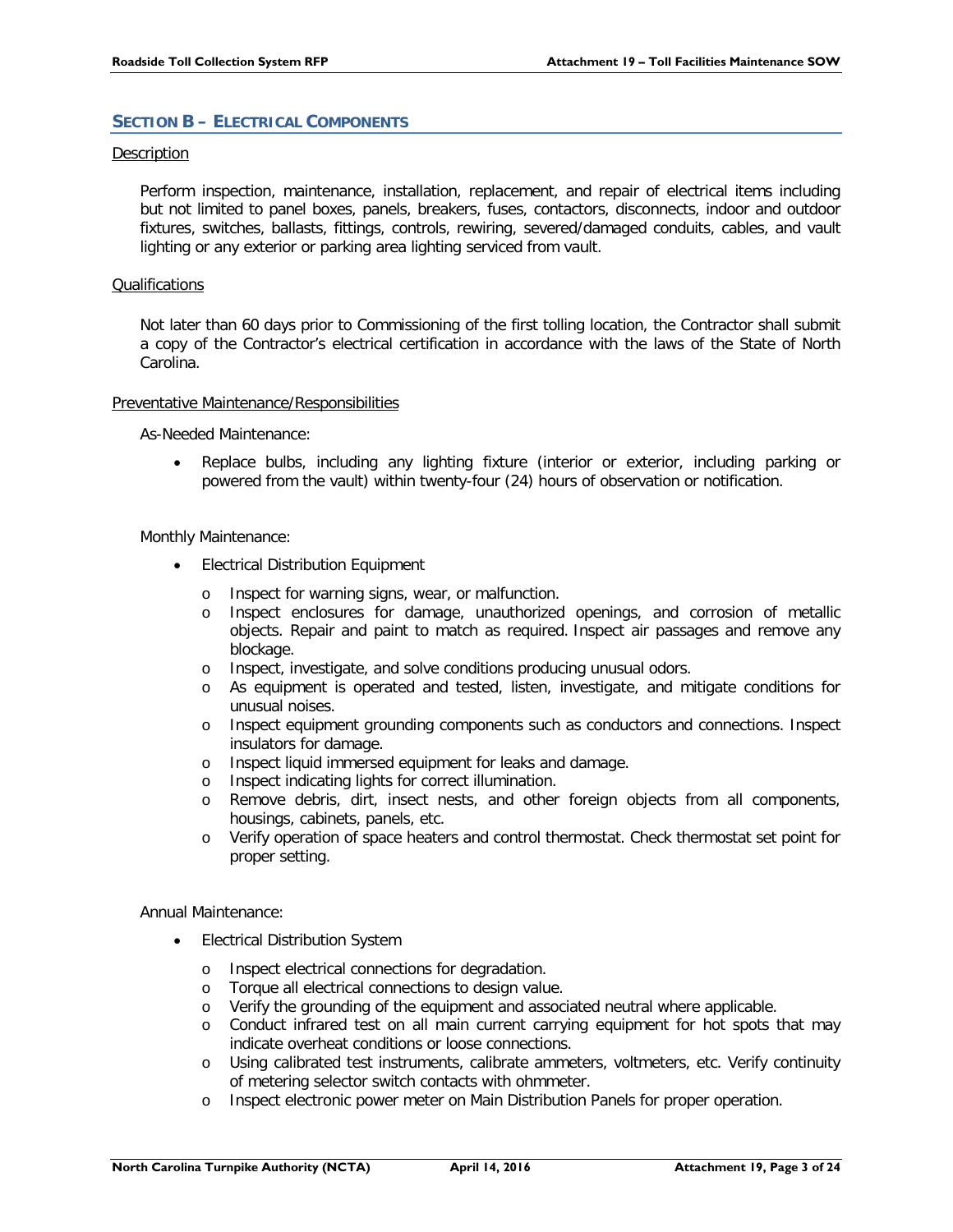- Low Voltage Panel boards
	- o Inspect electrical insulation for discoloration and degradation.
	- o Service circuit breakers per manufacturers' recommendations.
	- o Inspect breakers' current carrying components for discoloration that may indicate overheating.
	- o Perform insulation resistance test on each phase-to-phase and phase-to-ground using a megohmmeter.
	- o Prove circuit breaker operation by actuation of each associated protective device.
	- o Verify Surge Protection Device (SPD) is functioning (lights).
	- o Measure and record neutral currents.
- Automatic Transfer Switches
	- o Inspect, operate, adjust, and lubricate mechanical linkages.
	- o Verify operation of mechanical interlocks.
	- o Inspect and dress current carrying contacts in accordance with manufacturer's recommendations.
	- o Test automatic transfer switches. Perform insulation resistance test on each phase-tophase and phase-to-ground using a megohmmeter.
	- o Perform contact resistance test.
	- o Prove correct operation of the transfer switches by manually initiating transfers in both directions.
	- o Simulate the automatic conditions requiring automatic transfer switches to transfer in both directions
	- o Verify generator start on transfer.
	- o Verify correct indicating light operation.
	- o Verify equipment alarms critical monitoring system.
- Safety Switches (Disconnects)
	- o Inspect, operate, adjust, and lubricate mechanical linkages.
	- o Verify operation of mechanical interlocks.
	- o Inspect and dress current carrying contacts in accordance with manufacturer's recommendations.
	- o Test safety switches. Perform insulation resistance test on each phase-to-phase and phase-to-ground using a megohmmeter on each critical load switch.
	- o Perform contact resistance test on each critical load switch.

# Unscheduled Service, Repairs and Replacements

- Repair response time (the time taken to arrive at the site after notification) shall not exceed two (2) hours regardless of the day or time of the notification for non-routine or emergency repairs.
- Provide unscheduled service calls, including emergency service, to diagnose problems and make repairs, adjustments and replacements, as necessary, to keep the equipment in good operating condition.
- If unit or item must be repaired or replaced within seventy-two (72) hours. This applies to all units, including those covered under warranty.

# Documentation and Reporting

Upon completion of any and all service performed on the equipment identified above the Contractor will update the Maintenance Log File with all detailed information including: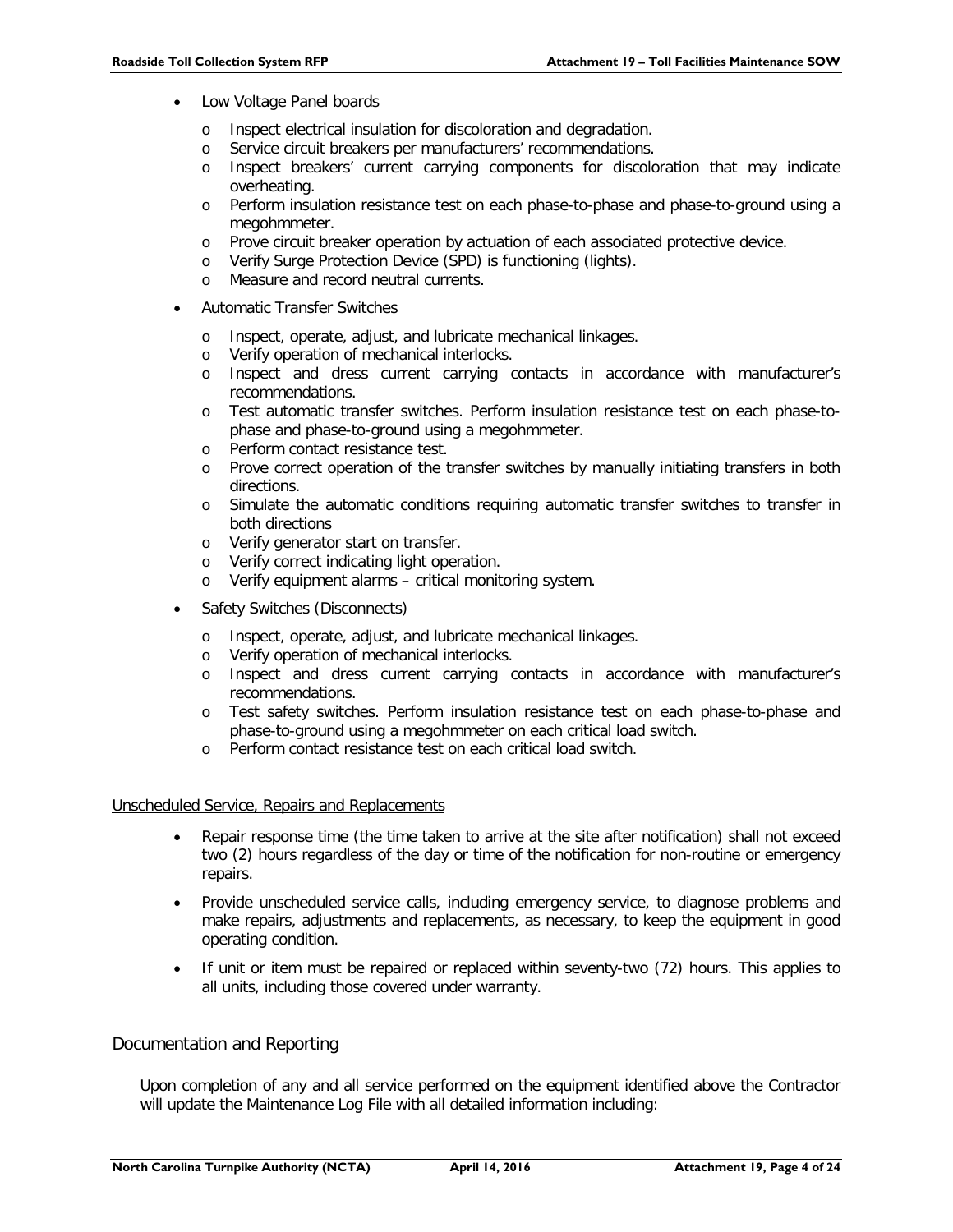- Date of Service Request
- Date of Service Completion
- Date of regularly scheduled maintenance activities
- Detail of tasks performed
- List any issues found
- List any replacement parts required
- Notification to NCTA for replacement part approval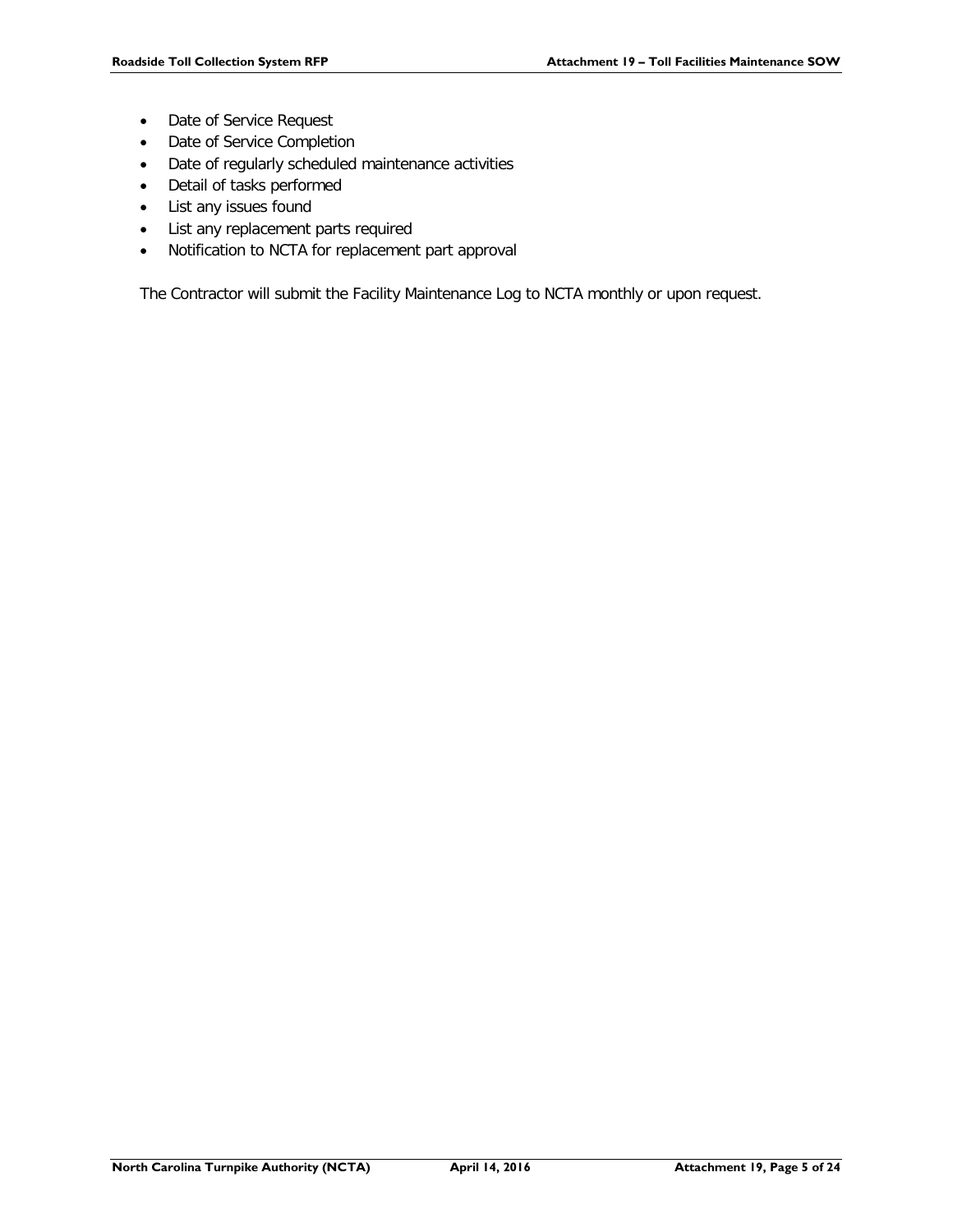# <span id="page-7-0"></span>**SECTION C - FIRE AND CARBON MONOXIDE ALARMS AND FIRE EXTINGUISHERS**

#### Description

Perform inspection, maintenance, repair, testing, and any necessary replacements of smoke and carbon monoxide detectors in accordance with applicable NFPA standards, OSHA standards, and local, state and federal codes.

Provide a 10Lb. Class ABC portable fire extinguisher at all toll zone facilities. In addition, provide inspection, maintenance, repair, testing, and any necessary replacements of portable fire extinguishers at all toll facilities.

# Qualifications

Not later than 60 days prior to Commissioning of the first tolling location, the Contractor shall submit a copy of the Contractor's licenses in accordance with the laws of the State of North Carolina.

# Preventative Maintenance/Responsibilities

As-Needed Maintenance:

Replace Batteries

Monthly Maintenance:

- Test smoke detector per manufacture's specification.
- Test carbon monoxide detector per manufacture's specification.
- Visual inspection of all devices.
- Clean smoke detectors using a vacuum cleaner attachment to remove dust and cobwebs. If possible, carefully vacuum inside the unit as well.
- Clean carbon monoxide detectors using a vacuum cleaner attachment to remove dust and cobwebs. If possible, carefully vacuum inside the unit as well. Retest test\silence button after each cleaning.

Annual Maintenance:

- Detector maintenance check.
- Check charge on fire extinguisher.
- Replace batteries

Every two (2) years Maintenance:

• Replace carbon monoxide detectors.

Every five (5) years Maintenance: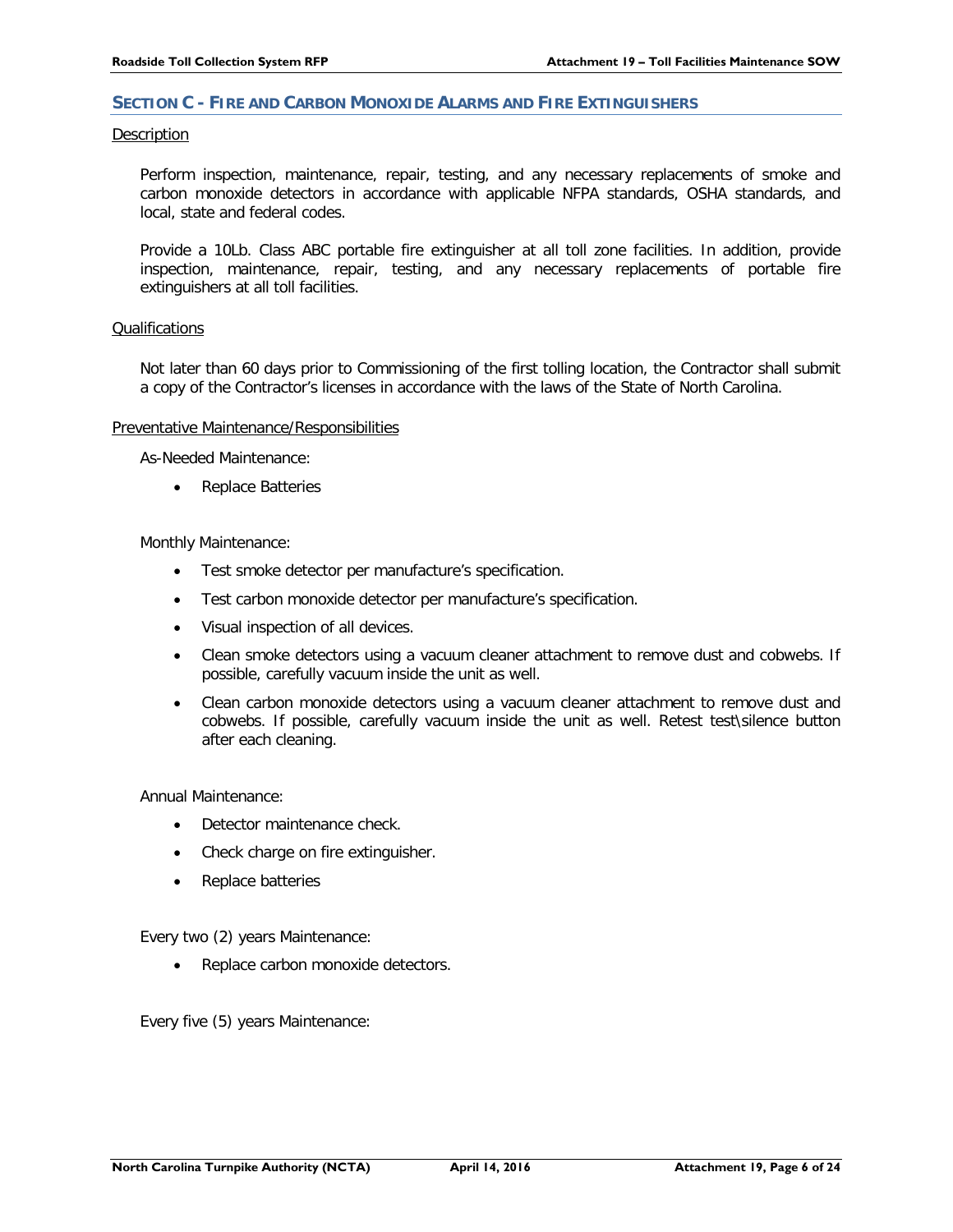• Re-fill and conduct a hydrostatic test on fire extinguishers.

# Unscheduled Service, Repairs and Replacements

- Repair response time (the time taken to arrive at the site after notification) shall not exceed two (2) hours regardless of the day or time of the notification for non-routine or emergency repairs.
- Provide unscheduled service calls, including emergency service, to diagnose problems and make repairs, adjustments and replacements, as necessary, to keep the equipment in good operating condition.
- If smoke detector, carbon monoxide detector, or fire extinguisher fails, unit must be replaced immediately.
- The Contractor shall be responsible for replacing units or items as part of the Contract requirements. The NCTA must approve items being replaced that are not Original Equipment Manufacturer (OEM) or identical components.
- All portable fire extinguishers shall be maintained in a fully charged and operable condition.
- The Contractor shall ensure that any fire extinguisher certificates that are about to expire be renewed at least ten (10) days in advance of the expiration date.
- If during the routine inspections, the Contractor finds that portable fire extinguishers are missing or not found at the designated location, the Contractor shall replace the portable fire extinguisher within twenty-four (24) hours.

# General Description of Equipment

- BRK Carbon Monoxide Detector, AC Powered Alarm with battery backup
- First Alert AC Powered Smoke Alarm with battery backup and Silence

# Documentation and Reporting

Upon completion of any and all service performed on the equipment identified above the Contractor will update the Maintenance Log File with all detailed information including:

- Date of Service Request
- Date of Service Completion
- Date of regularly scheduled maintenance activities
- Detail of tasks performed
- List any issues found
- List any replacement parts required
- Notification to NCTA for replacement part approval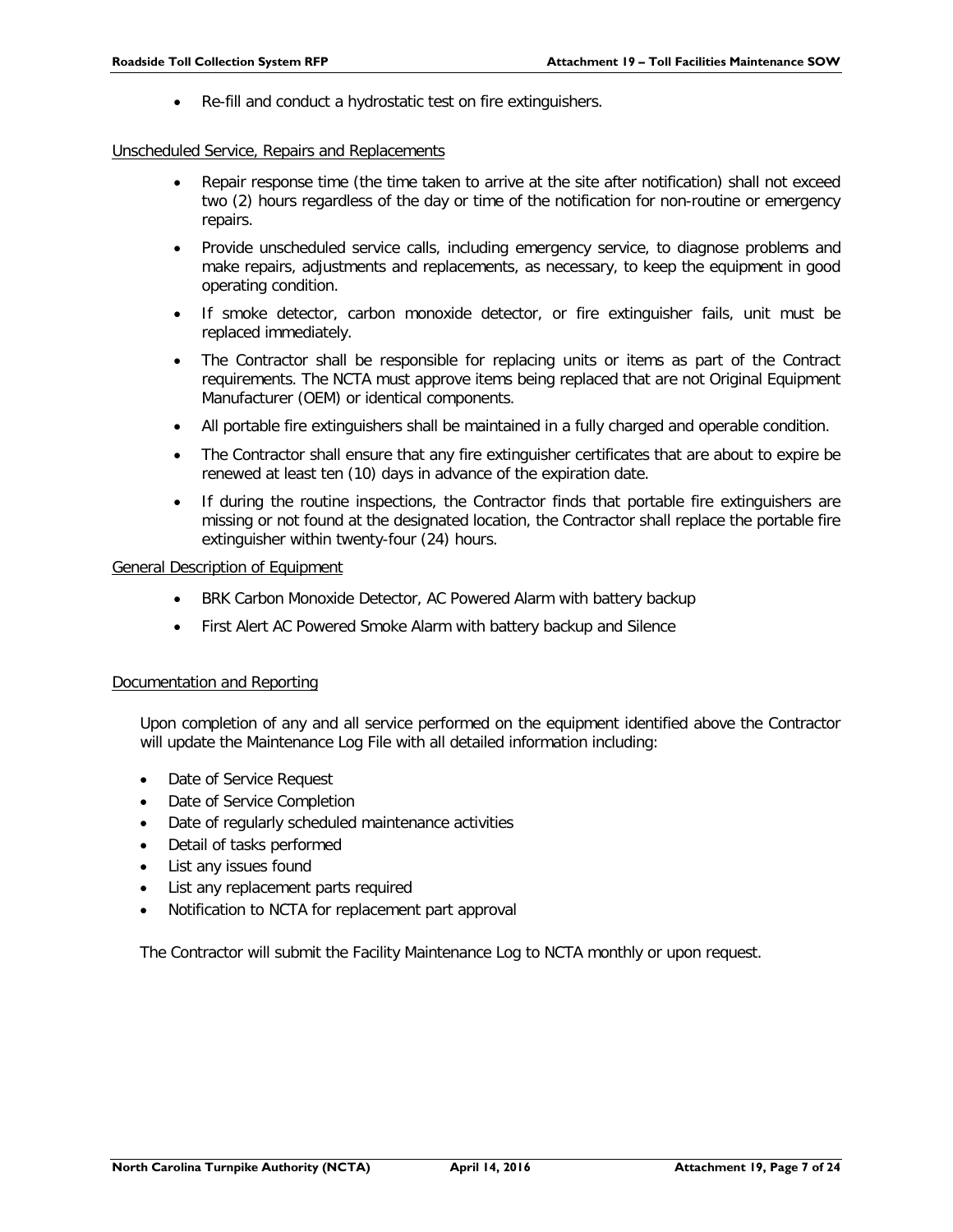# <span id="page-9-0"></span>**SECTION D - STANDBY GENERATORS**

# Description

Perform inspections, routine maintenance, preventive maintenance, parts replacements, fueling of tanks and repair of standby generator equipment.

Personnel performing the work on the generator shall have a minimum of five (5) years of experience in inspecting, maintaining and repairing standby generator sets of the size and capacity of those on the system and shall have a current Certificate of Training issued by the respective generator manufacturer for any unit being maintained or repaired.

# **Qualifications**

Not later than 60 days prior to Commissioning of the first tolling location, the Contractor shall submit a copy of the Contractor's licenses in accordance with the laws of the State of North Carolina.

# Preventative Maintenance/Responsibilities

Weekly Maintenance:

- Exercise cycle run for twenty (20) minutes.
- Visual inspection of generator for obvious issues.
- Verify the exercise cycle has run.

# Monthly Maintenance:

- Visual inspection of all devices.
- Perform standby generator inspections.
- Check all systems for leaks.
- **Engine** 
	- o Test low oil pressure (LOP) safety record seconds to shut down.
	- o Test high engine temperature (HET) safety record seconds to shut down.
	- o Test over speed (O/S) safety record seconds to shut down.
	- o Check pre-alarms if applicable.
	- o Check over crank (O/C) item record seconds to shut down.
	- o Check cycle cranker time.
	- o Check noises or leaks.
- Oil System
	- o Check oil filter and gaskets.
- Cooling System
	- o Check general condition.
	- o Sample and test anti-freeze and add if needed.
	- o Check coolant level.
	- o Pressure test system.
	- o Check and replace belts and hoses if needed.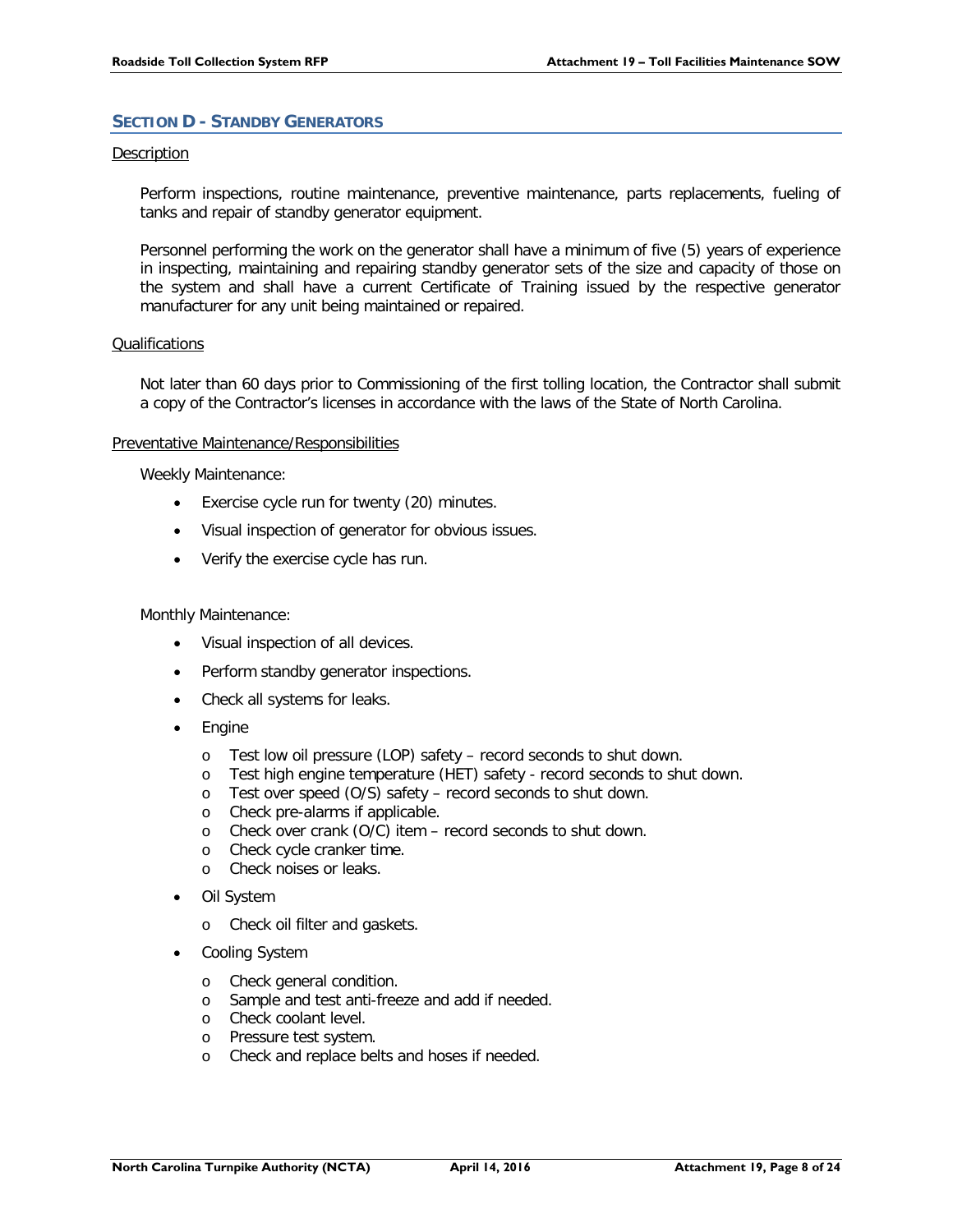- **Exhaust System** 
	- o Visually check for leaks, corrosion and check condensation trap and muffler condition.
	- o Drain condensation if possible.
- Fuel System
	- o Check for leaks; check all visible connections and flexible hoses. Replace flexible hoses if needed.
	- o Adjust carburetor as needed.
	- o Service air filters as needed.
	- o Clear debris from around engine from grass or other foreign sources.
	- o Check tanks to ensure they meet EPA requirements for standby generators.
	- o Keep monthly log of fuel tank inspection reports.
- **Generator** 
	- o Visually inspect generator condition, check slip rings and commutator for wear, check lubrication of rear generator bearing.
	- o Check diode heat sinks.
- **Battery** 
	- o Check specific gravity and load test.
	- o Check water level.
	- o Clean terminals and posts and coat with inhibitor.
	- o Check battery charge.
	- o Replace all batteries at the end of the contract.
- **Ignition System** 
	- o Check all wires.
	- o Inspect plugs and electronic ignition
	- o Lubricate upper and lower bearing.
	- o Set timing as needed.
- **Accessories** 
	- o Lubricate all hinges, door locks and cover snaps. Test locks and replace or repair as needed.
	- o Inspect annunciator.
	- o Inspect battery charger.
	- o Adjust battery charger AMP-MA
	- o Adjust annunciator battery lights.
	- o Inspect tanks for rust and corrosion; prepare and paint all areas showing signs of rust or corrosion.
	- o Prepare and paint any areas on the generator enclosure showing signs of rust or corrosion.

Quarterly Maintenance:

- **Testing** 
	- o Check unit under actual or full load as approved by the NCTA. This check should be performed after hours or during weekends.
	- o Adjust voltage and frequency under actual load.
	- o Adjust clock exerciser, day, time, load, no load.
	- o Test delay start, pick up, transfer, cool down, transition and preheat.
	- o Calibrate Under Voltage (UV) sensors, generator sensor, and Over Voltage (OV) sensors.
	- o Record load per leg, voltage, hertz, oil pressure and water temperature.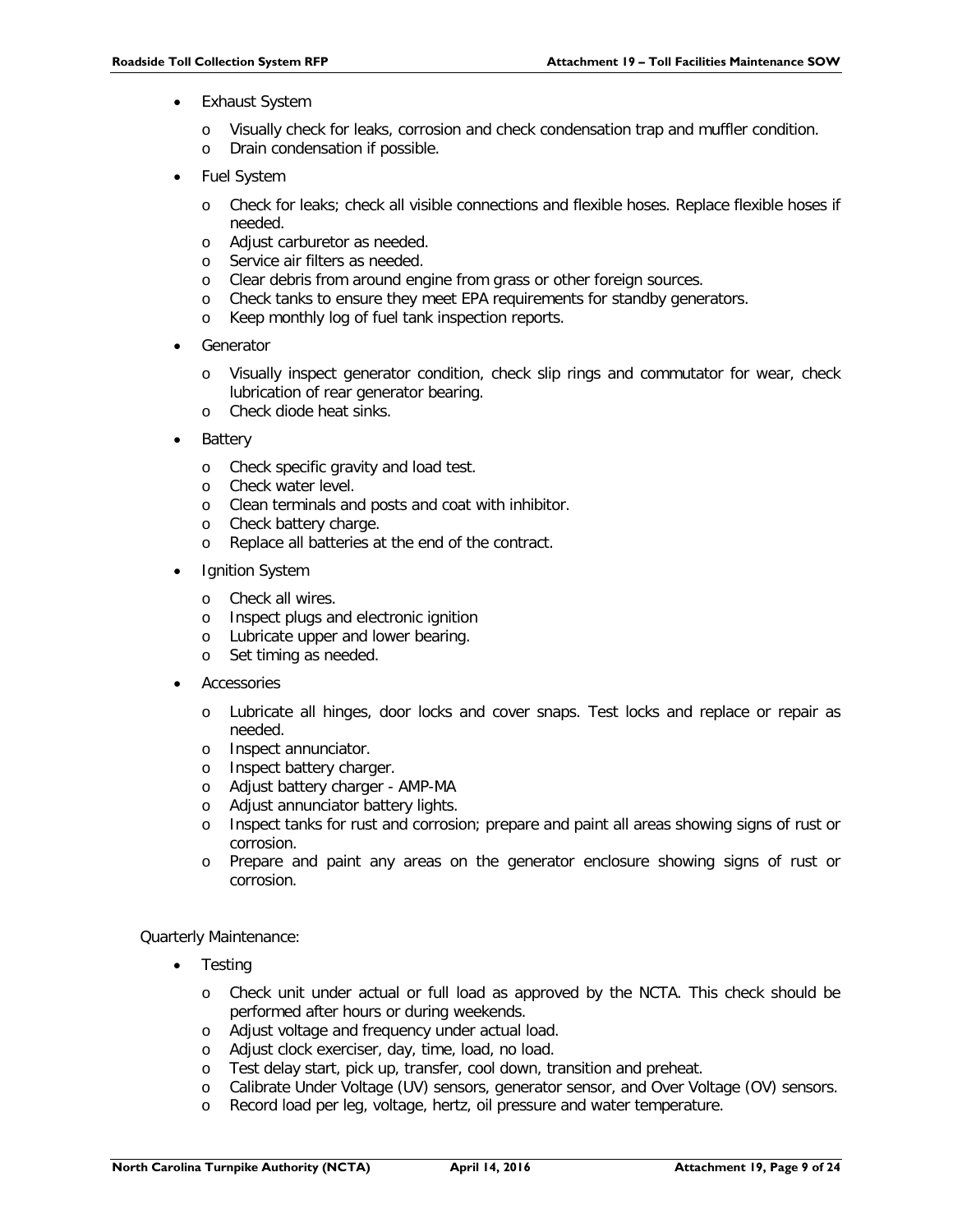- o Check battery charging system.
- o Test transfer switch relays for proper operation including loss of single phase power.
- o Provide certification of proper operation.
- o Load test the Generator as recommended by the equipment manufacturer.
- Annual 2 hour Load Bank test per manufacturer recommendation.
	- o Provide load test reports.
	- o Visually check for leaks.

Semi-Annual Maintenance:

- Oil System
	- o Change engine oil.
	- o Change oil filter and gaskets.
	- o Visually check for leaks.

Annual Maintenance:

- Replace batteries.
- Replace filters annually.

# Unscheduled Service, Repairs and Replacements

- Repair response time (the time taken to arrive at the site after notification) shall not exceed two (2) hours regardless of the day or time of the notification for non-routine or emergency repairs.
- Provide unscheduled service calls, including emergency service, to diagnose problems and make repairs, adjustments and replacements, as necessary, to keep the equipment in good operating condition.
	- o If unit or item cannot be repaired or is not functional within seventy-two (72) hours, a temporary unit or item shall be provided until repairs are completed. The Contractor is required to provide, transport, install and operate a temporary unit when required. The same operation inspections and maintenance checks on the temporary unit will be required. This applies to units under warranty.
- The Contractor shall be responsible for replacing units or items as part of the Contract requirements. The NCTA must approve items being replaced that are not Original Equipment Manufacturer (OEM) or identical components.
- Service and repairs to standby generators shall be performed by individual(s) certified in accordance with North Carolina law to perform such service and repairs to propane engines.
- Perform standby generator service calls, including emergency service to diagnose problems and make repairs, adjustments and replacements, as necessary to keep the emergency generators in good operating condition.
- The Contractor shall also dispatch a generator technician to any reported loss of line power regardless of whether the generator is operating or not.

General Description of Equipment

• 60kW Propane Gas Generator Documentation and Reporting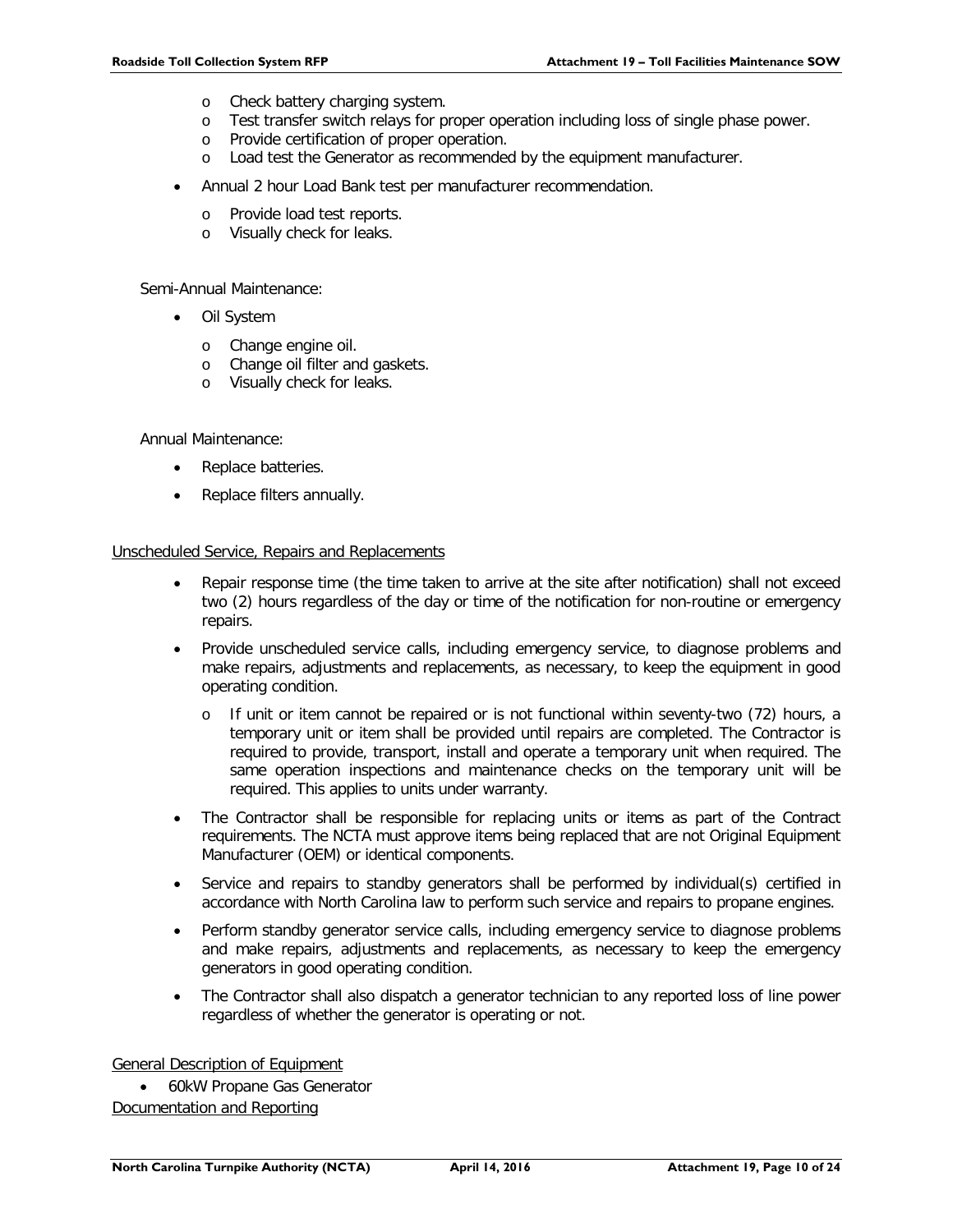Upon completion of any and all service performed on the equipment identified above the Contractor will update the Maintenance Log File with all detailed information including:

- Date of Service Request
- Date of Service Completion
- Date of regularly scheduled maintenance activities
- Detail of tasks performed
- List any issues found
- List any replacement parts required
- Notification to NCTA for replacement part approval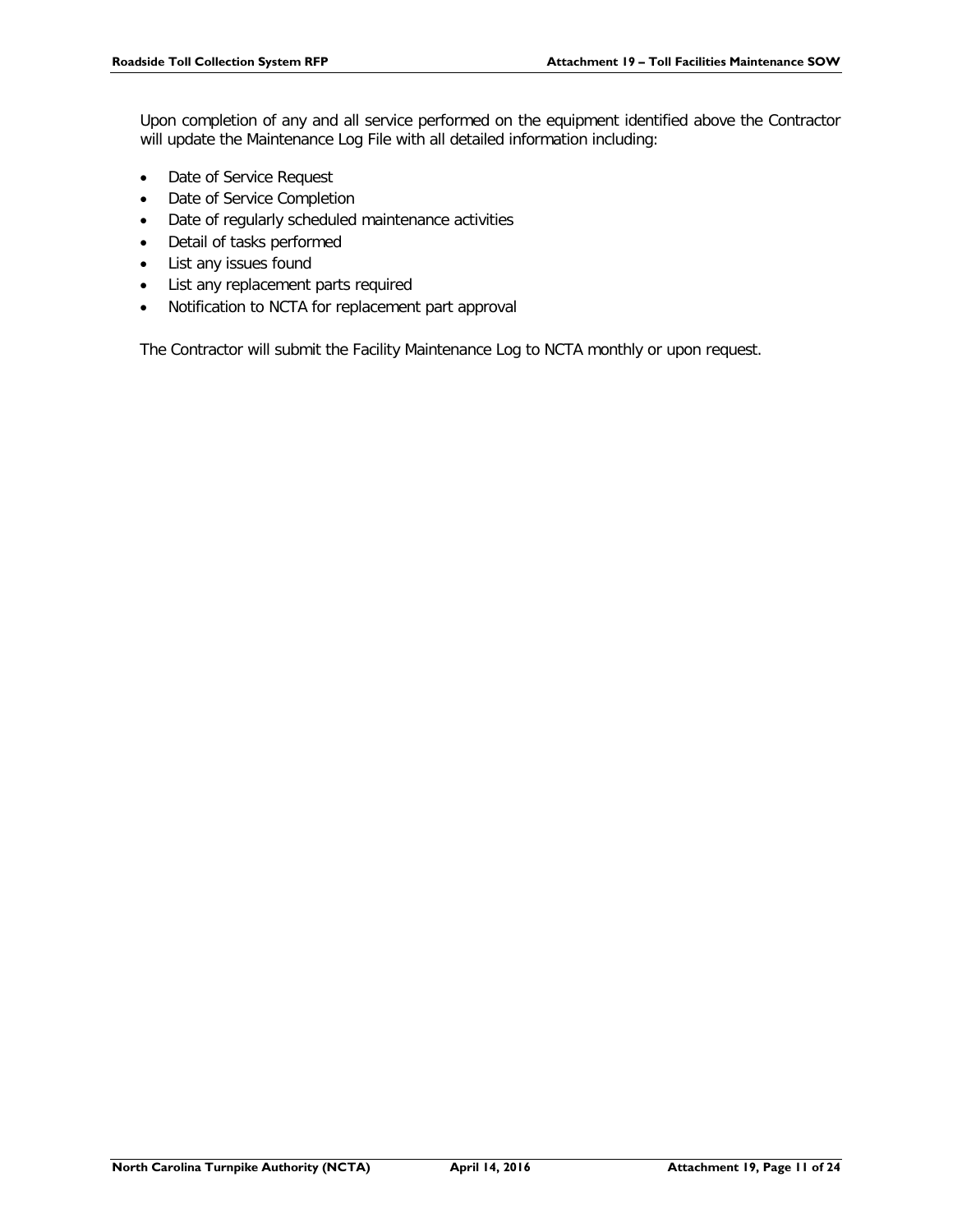# <span id="page-13-0"></span>**SECTION E – SECURITY COMPONENTS**

# Description

Perform general locksmith services for locks on vaults or locks on cabinets including, but not necessarily limited to: installation, replacement and repair of door locks, door hinges, door handles, master keying and rekeying, duplicating keys, replacing/rekeying lock cylinders, and opening vaults (lockouts).

# **Qualifications**

Not later than 60 days prior to Commissioning of the first tolling location, the Contractor shall submit a copy of the Contractor's licenses in accordance with the laws of the State of North Carolina.

# Preventative Maintenance and Service/Responsibilities

Initial Start-up Service

- Re-Key all toll facility vaults to a common Key for all locations
- Re-Key/provide padlocks for all distribution disconnect panels with same key configuration
- Maintain Master set of keys
- Create 5 sets for distribution to the Contractor and NCTA designated staff

# Quarterly Maintenance:

- Check all locks are in working order.
- Lubricate all locks per manufacturer's recommendations.
- Verify keys for all locks can be located.
- Note and report any lock tampering

# Unscheduled Service, Repairs and Replacements

- Repair response time (the time taken to arrive at the site after notification) shall not exceed two (2) hours regardless of the day or time of the notification for non-routine or emergency repairs.
- Provide unscheduled service calls, including emergency service, to diagnose problems and make repairs, adjustments and replacements, as necessary, to keep the equipment in good operating condition.
- Any item that compromises the security of the toll site or tolling equipment must be repaired before being left unattended.
- A unit or item must be repaired and be functional within seventy-two (72) hours the Contractor shall be responsible for replacing units or items as part of the Contract requirements. The NCTA must approve items being replaced that are not Original Equipment Manufacturer (OEM) or identical components.

# Documentation and Reporting

Upon completion of any and all service performed on the equipment identified above the Contractor will update the Maintenance Log File with all detailed information including:

- Date of Service Request
- Date of Service Completion
- Date of regularly scheduled maintenance activities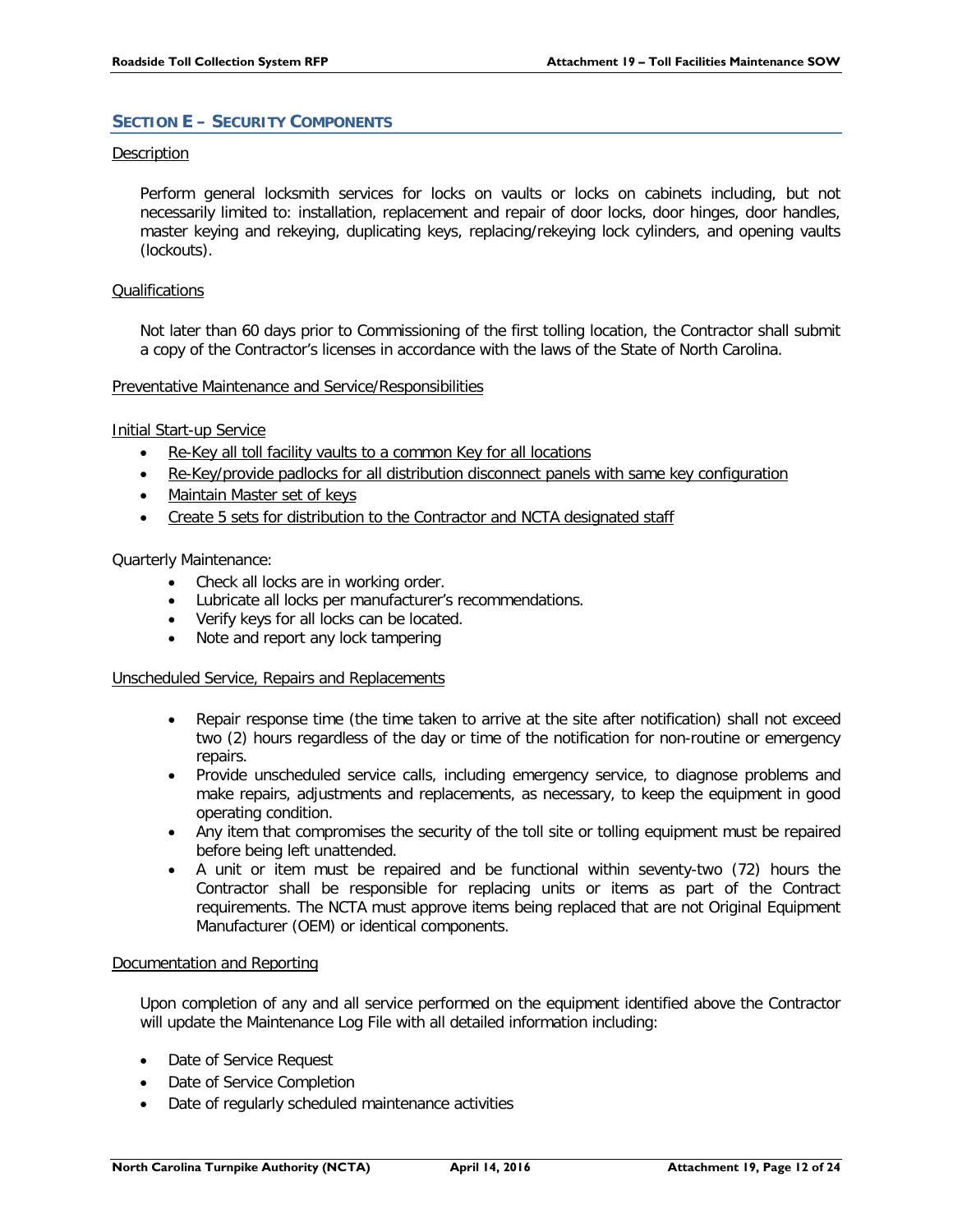- Detail of tasks performed
- List any issues found
- List any replacement parts required
- Notification to NCTA for replacement part approval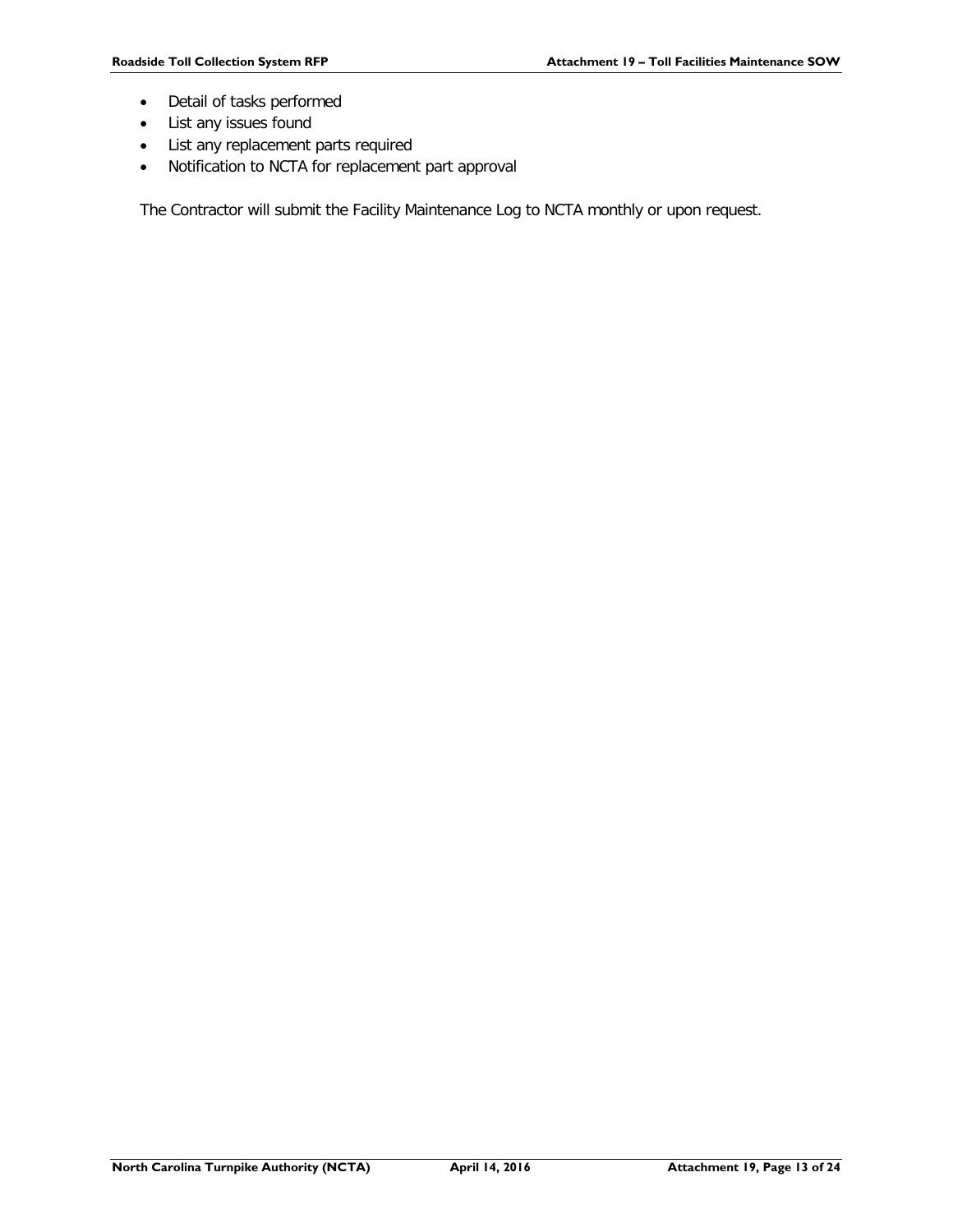# <span id="page-15-0"></span>**SECTION F - TOLL FACILITY VAULTS**

# Description

Maintain the toll facility vaults' structural integrity and appearance.

# Qualifications

Not later than 60 days prior to Commissioning of the first tolling location, the Contractor shall submit a copy of the Contractor's licenses in accordance with the laws of the State of North Carolina.

# Preventative Maintenance Responsibilities

Weekly Maintenance:

- Clear and remove all debris, litter, etc. inside vaults and out.
- Remove cobwebs and insect nests from walls, corners and ceilings of all vaults.
- Clean exterior door jambs, frames and transoms in all entrances.

# Quarterly Maintenance:

- Perform Visual Inspections
	- o Inspect the vaults for cracks in panels at sharp angles near doors and openings and at panel connection joints.
	- o Inspect coatings for peeling on the doors where concrete was cracking.
	- o Inspect the floor coatings for chipping and wear.
	- o Inspect for rust stains found around cracks, or exposed reinforcing steel, or other causes for concern.
	- o Look at door and vault seals, caulking, exposed backer bar, or door jamb seals missing or damaged.
- As-needed maintenance:
	- o Repair all cracks on interior or exterior walls, roof, sidewalk, and floor surfaces.
	- o Repair joints.
	- o Repair water infiltration.
	- o Repairs to paint, sealants, and coatings.
	- o Repair door seals.
	- o Any issues noted during inspections that negatively affect the appearance & structural integrity of the vaults as determined by the inspectors or NCTA.

# Annual Maintenance

Inspection by and report on condition from a qualified structural engineer.

# Unscheduled Service, Repairs and Replacements

- Repair response time (the time taken to arrive at the site after notification) shall not exceed two (2) hours regardless of the day or time of the notification for non-routine or emergency repairs.
- Provide unscheduled service calls, including emergency service, to diagnose problems and make repairs, adjustments and replacements, as necessary, to keep the equipment in good operating condition.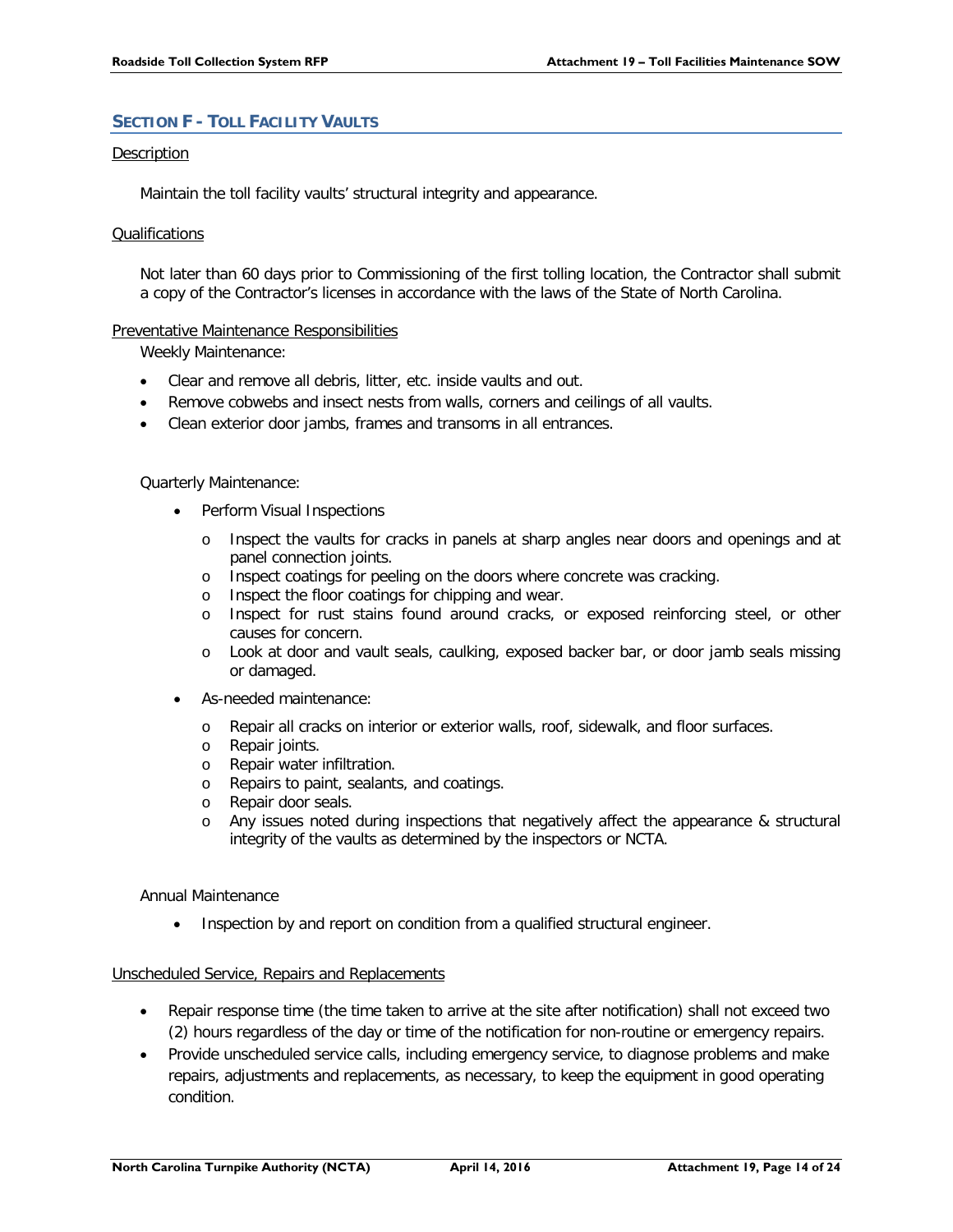- Unit or item must be repaired or replaced within seventy-two (72) hours. This applies to units under warranty.
- The Contractor shall make provisions to assure the facilities are maintained in a secure condition at all times. Cracks in interior or exterior walls and the roof should be repaired per the manufacturer's recommendations. Coatings should be repaired per the manufacturer's recommendations.
	- o Before applying and handling any repair products, always review the application instructions, container labels, and the material safety data sheet (MSDS). If there are any questions relating to requirements specified on the MSDS, the Contractor shall contact the manufacturer of the product. All recommended safety requirements must be followed at all times.

# Documentation and Reporting

Upon completion of any and all service performed on the equipment identified above the Contractor will update the Maintenance Log File with all detailed information including:

- Date of Service Request
- Date of Service Completion
- Date of regularly scheduled maintenance activities
- Detail of tasks performed
- List any issues found
- List any replacement parts required
- Notification to NCTA for replacement part approval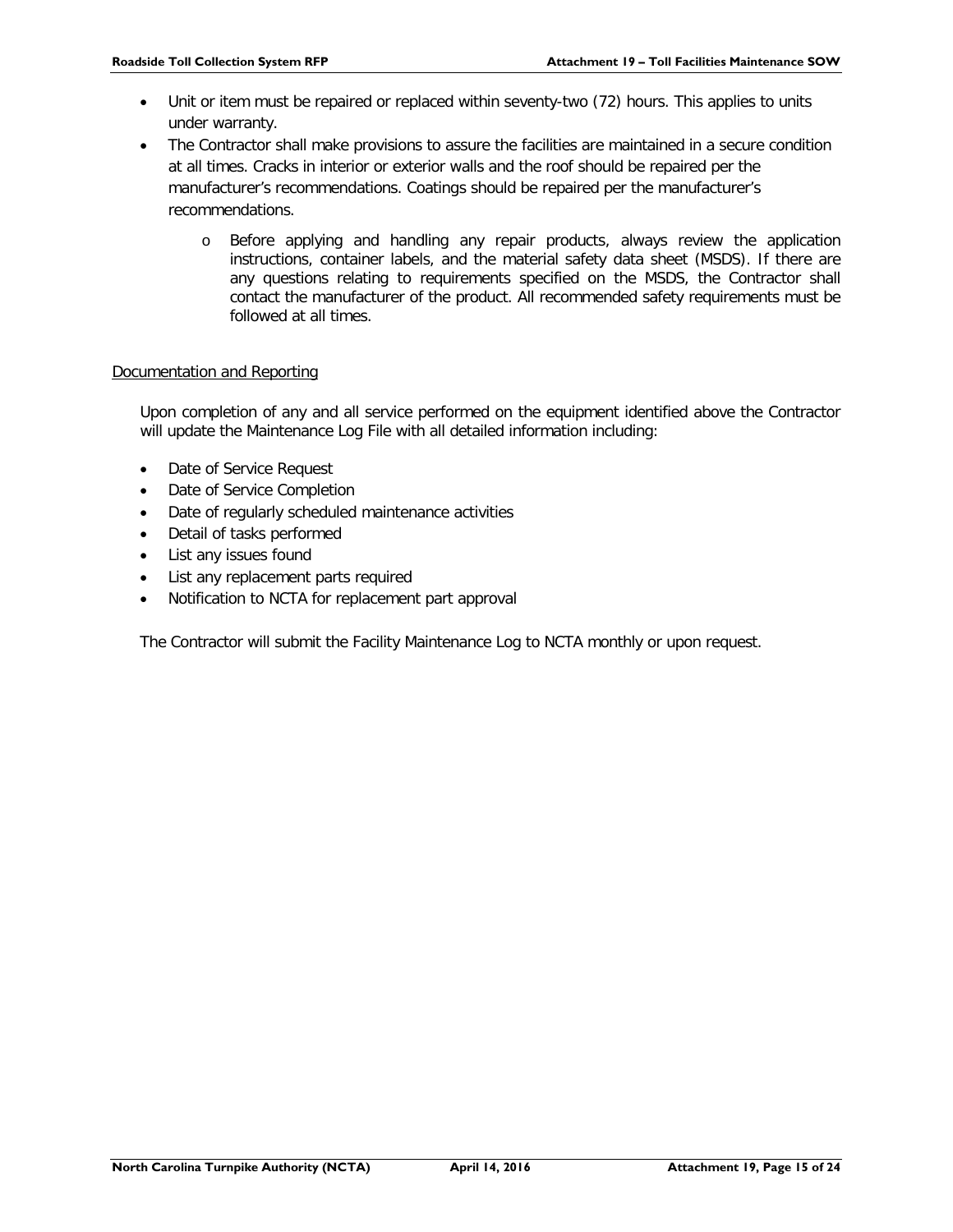# <span id="page-17-0"></span>**SECTION G - PRESSURE CLEANING**

# Description

Perform pressure cleaning, hand cleaning and chemical cleaning of toll facilities. Cleaning shall include but not be limited to all equipment cabinets, external masonry, concrete and stucco walls, brick walls, walkways and sidewalks located within the screen wall. Maintenance of the screen wall (inside and out) is included within this change order.

# Preventative Maintenance/Responsibilities

Semi-Annual Maintenance:

- Pressure Washing
	- o Provide all labor, materials, tools, equipment and incidentals (including water if not available at the facility) necessary to perform the work as specified. Use cleaners, degreasing agents and other approved means to remove all dirt, oil, tar, exhaust residue, spider webs and egg sacs, mud dauber nests, wasp and bee nests and any other deposit or film which may be present on the exterior of the vaults. Streaking of surfaces will not be allowed and manual scrubbing may be required in order to attain the desired results.
	- o Materials Safety Data Sheets (MSDS) for all chemicals used shall be submitted by the Contractor. All chemical agents and additives must be approved by NCTA prior to beginning any work.
	- o Protect all NCTA equipment during the time that cleaning is in progress. The Contractor shall be responsible for any and all damages caused by their contractor's operations to either NCTA property or to the public moving through the facilities. No equipment, vehicles or materials may be stored at any NCTA facility.
	- o Upon completion of each day's work, the Contractor shall ensure that the toll zone or facility being cleaned is free from debris caused by the work and remove and dispose of such debris off NCTA right-of-way.
	- o The cleaning equipment shall be independently powered and capable of attaining adequate pressure and temperature to perform a job that meets the desired cleaning results. The equipment must also be designed to apply approved cleaning agents to surfaces to be cleaned in a volume sufficient to attain the desired cleaning results. Chemical cleaners that are used on surfaces in areas of plants and grass shall not be harmful to vegetation. Care shall also be taken to avoid any damage to existing grass, plants, shrubs and trees by equipment or personnel. Any plants or foliage damaged shall be replaced with equal or better plantings at no cost to the NCTA.
- Follow approved cleaning procedures for surfaces coated with the concrete sealer or stain.

# Documentation and Reporting

Upon completion of any and all service performed on the equipment identified above the Contractor will update the Maintenance Log File with all detailed information including:

- Date of Service Request
- Date of Service Completion
- Date of regularly scheduled maintenance activities
- Detail of tasks performed
- List any issues found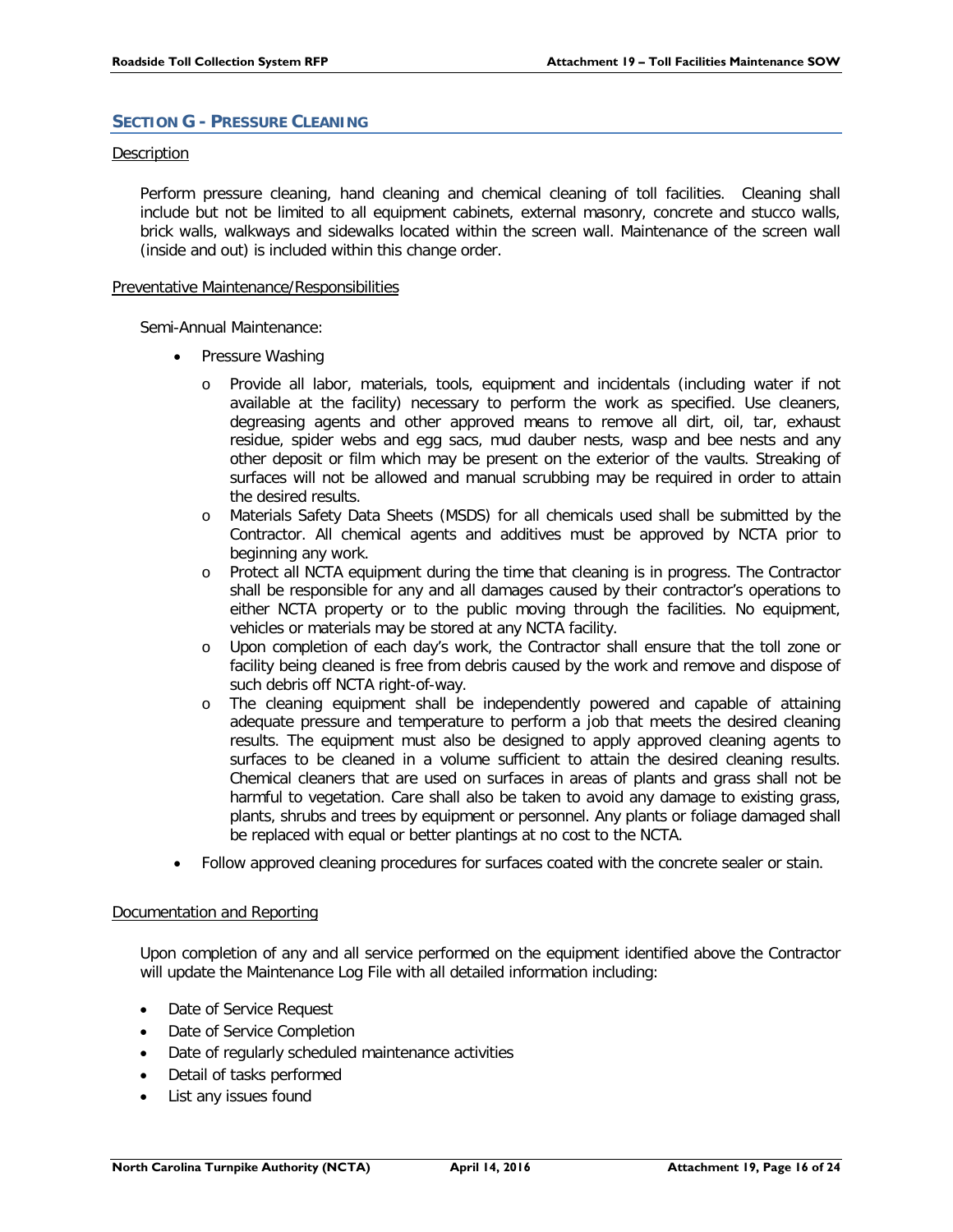- List any replacement parts required
- Notification to NCTA for replacement part approval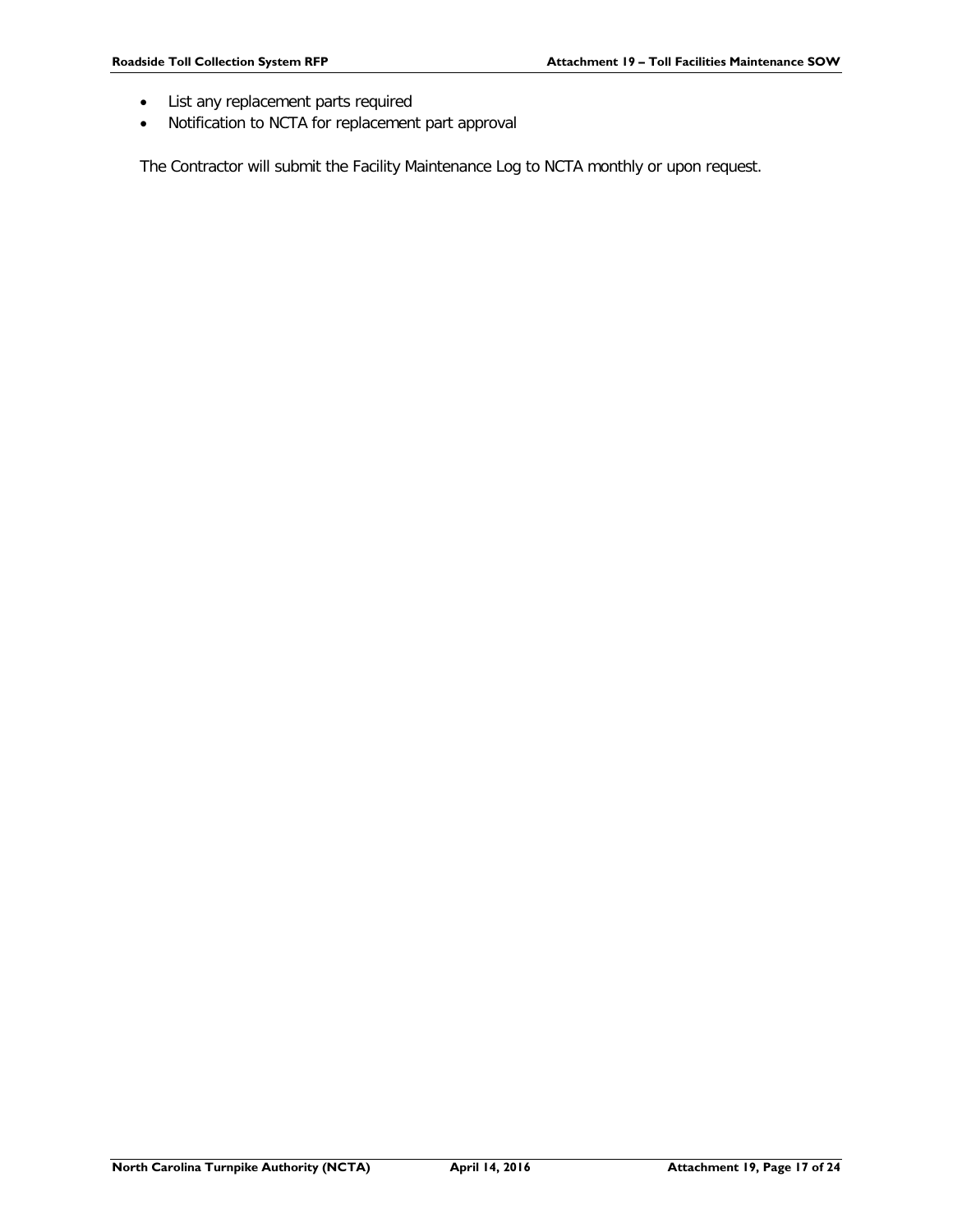# <span id="page-19-0"></span>**SECTION H - PEST CONTROL**

# Description

Perform pest control services. Pests are defined as general household pests such as mice, rats, roaches and common ants (including ghost ants and fire ants), carpenter ants, pharaoh ants, subterranean termites, dry wood termites, bird control, rodents, snakes, etc.

# Qualifications

Pesticides that comply with the provisions of the Federal Insecticide, Fungicide, and Rodenticide Act (7, U.S.C. 136 et. seq.) as amended by the Federal Environmental Pesticide Control Act of 1972 and the regulations issued there under are permitted. Not later than 60 days prior to Commissioning of the first tolling location, the Contractor shall submit a copy of the Contractor's licenses in accordance with the laws of the State of North Carolina.

# Preventative Maintenance Responsibilities

As-Needed Maintenance:

• Emergency removal of pests.

Quarterly Maintenance (change of season time frames – Dec, March, June and September):

- Insect control includes those measures which are necessary to suppress general household insects, as defined above, within and around the facilities by using properly registered and labeled pesticide products and approved devices.
- Rodent control includes those measures necessary to suppress populations of rats and mice that become a nuisance within or around the NCTA premises and equipment. There shall be no signs of infestations.
- The program for the control of general pests shall be continually in effect. There shall be no signs of infestations.
- Treat all areas of the facility to eliminate those pests listed above. These areas include, but are not limited to, vaults (interior and exterior perimeter which extends for a distance of fifteen feet (15') around the vaults), toll cabinets, emergency generators, and storage facilities.
- Protect NCTA equipment during the time the work is underway. All materials for pest control shall conform to federal, state and local ordinances and precautions shall be used to avoid accident or injury to the employees and prevent damage to the facilities.

# Documentation and Reporting

Upon completion of any and all service performed on the equipment identified above the Contractor will update the Maintenance Log File with all detailed information including:

- Date of Service Request
- Date of Service Completion
- Date of regularly scheduled maintenance activities
- Detail of tasks performed
- List any issues found
- List any replacement parts required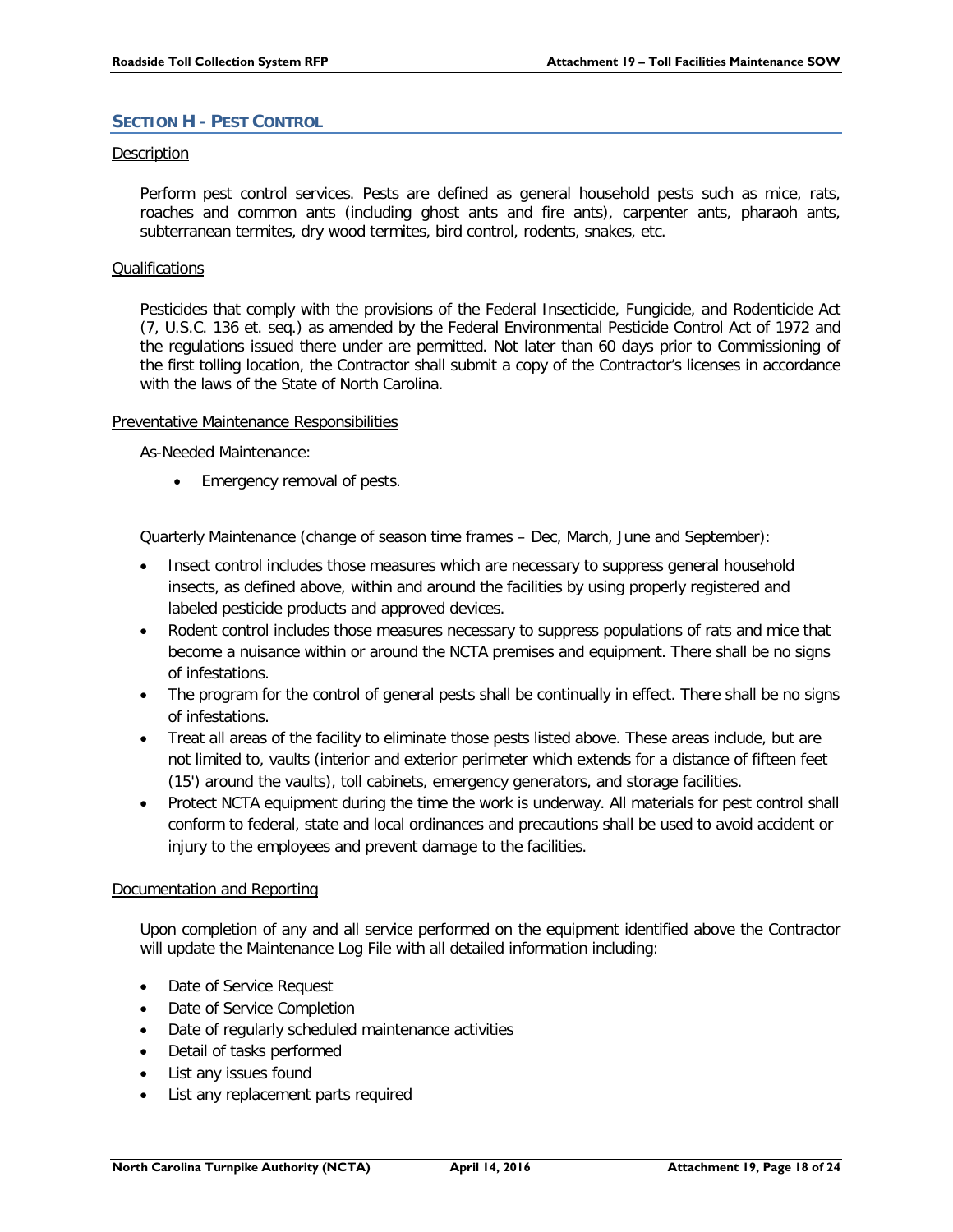• Notification to NCTA for replacement part approval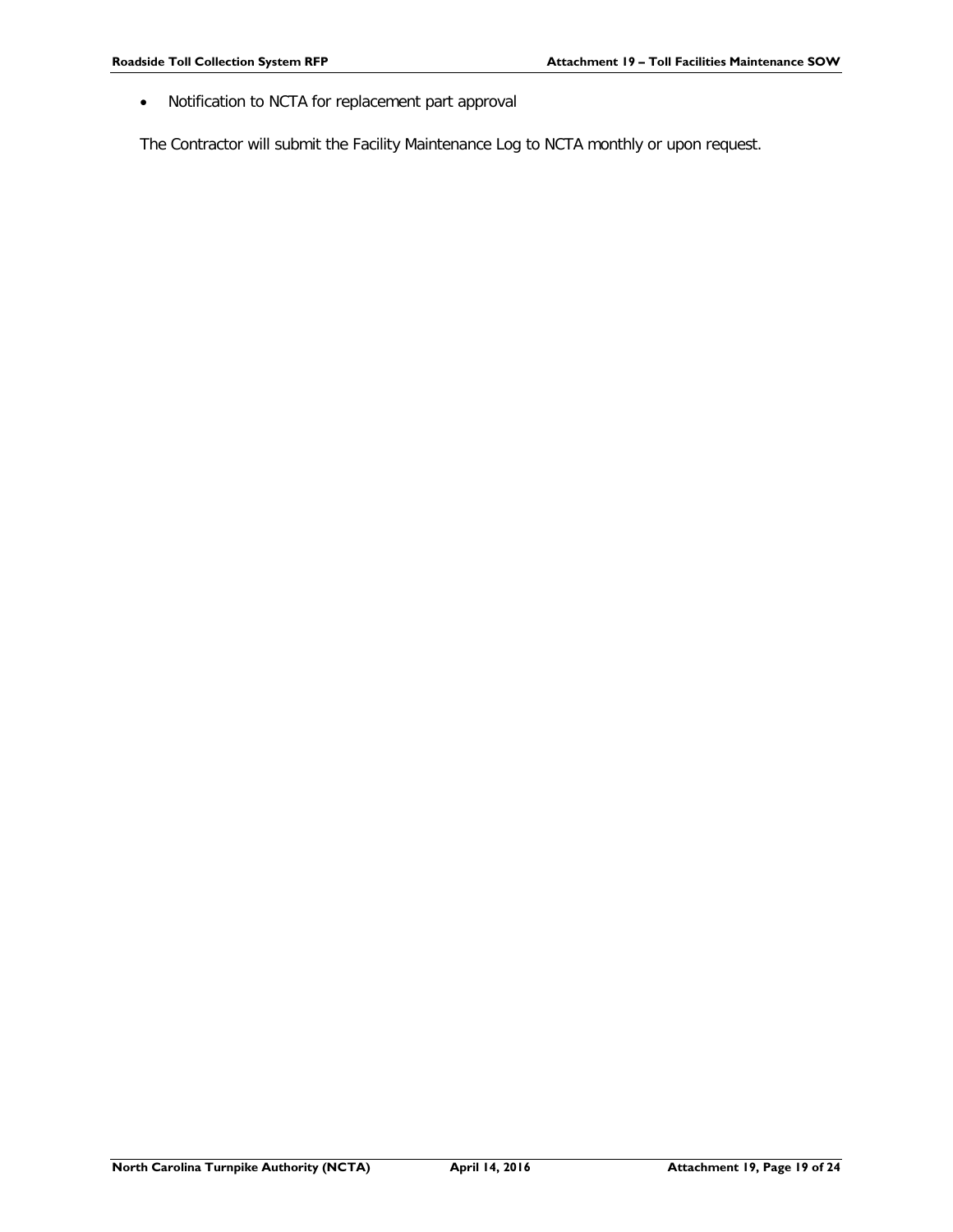# <span id="page-21-0"></span>**SECTION I - GROUNDING AND GROUND SYSTEM TESTING**

# Description

Test grounding systems and rods and repair and retest out of tolerance grounding systems at all of the vaults. Typically one third to one half of the ground rods will be tested. If more than half of the ground rods tested are out of tolerance, all rods at the facility shall be tested. Subsequent years shall include testing, repairing and certifying the grounding system at toll zones suspected of having out of tolerance grounding systems as directed by the NCTA.

Use a ground testing measuring device approved for that function such as Fluke, GISCO, Extech, AMEC, etc. with calibration certificate within the past calendar year of tests.

# **Qualifications**

Personnel performing the work shall be currently licensed by the State of North Carolina in accordance with State laws. Not later than 60 days prior to Commissioning of the first tolling location, the Contractor shall submit a copy of the Contractor's licenses in accordance with the laws of the State of North Carolina.

# Preventative Maintenance/Responsibilities

As-Needed:

- Check system for damage and needed repair.
- Perform repairs as needed.

Semi-Annual Maintenance:

- Testing
	- o Perform testing of ground rods at each toll zone and facility as directed by the NCTA to determine the resistance of each ground rod. Document, certify, correct and provide a report of Ground Resistance Test for the results of all tests performed.
	- o For all ground rods exceeding 25 ohms (unless otherwise specified), furnish and install 5/8" x 10' copper clad ground rods or ground rod segments as necessary to achieve the grounding requirements until ground resistance of 25 ohms (unless otherwise specified) or less is achieved.
	- o Furnish and install exothermic weld connections, Cadweld by ERICO approved equal as necessary to achieve the testing requirements.
	- o Perform testing and provide and certify a report of Ground Resistance Test at each toll zone grounding system upon completion of installation of new ground rod(s).

# Unscheduled Service, Repairs and Replacements

- Repair response time (the time taken to arrive at the site after notification) shall not exceed two (2) hours regardless of the day or time of the notification for non-routine or emergency repairs.
- Provide unscheduled service calls, including emergency service, to diagnose problems and make repairs, adjustments and replacements, as necessary, to keep the equipment in good operating condition.
- Unit or item must be repaired or replaced within seventy-two (72) hours. This applies to units under warranty.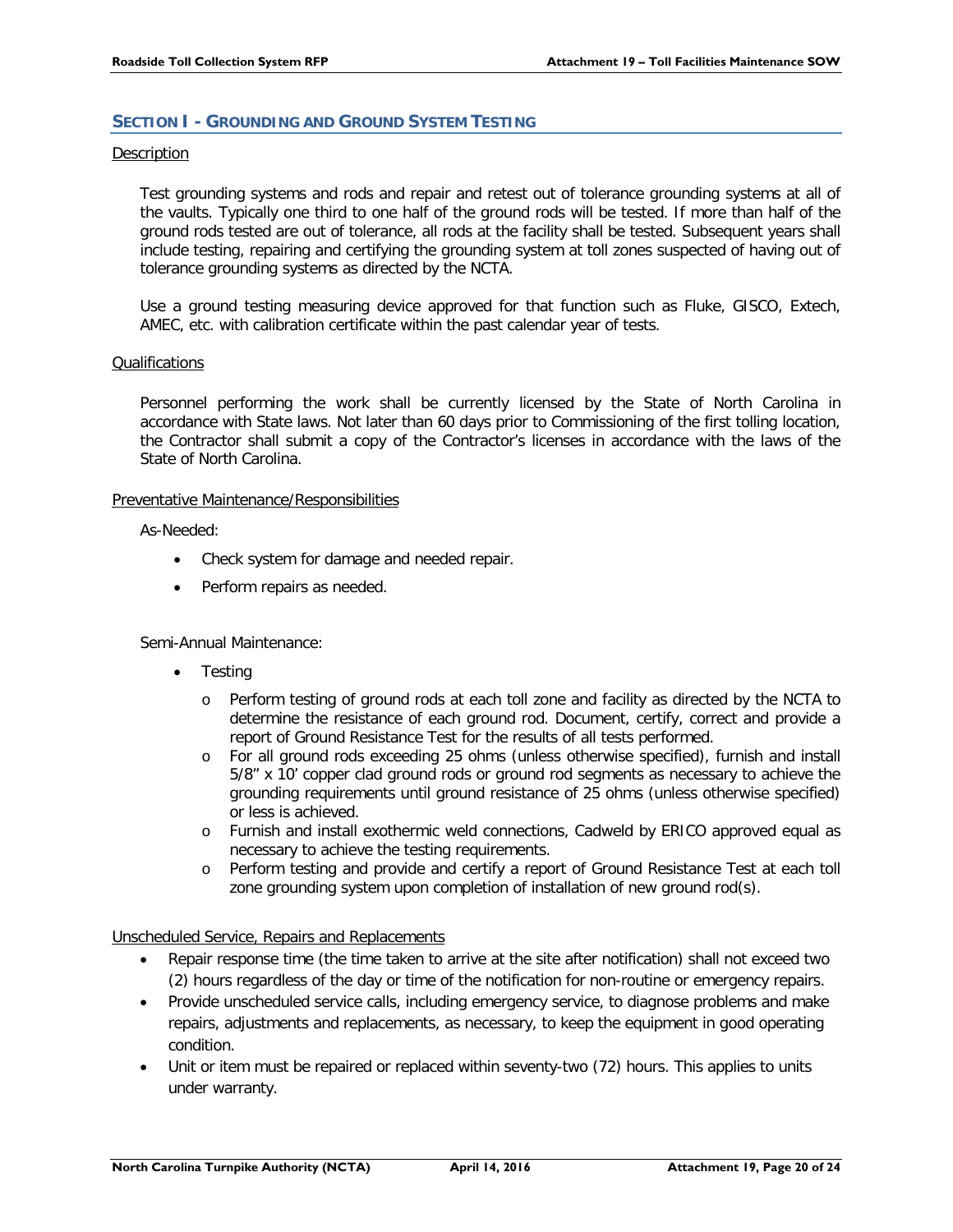• The Contractor shall be responsible for replacing units or items as part of the Contract requirements. The NCTA must approve items being replaced that are not Original Equipment Manufacturer (OEM) or identical components.

Documentation and Reporting

Upon completion of any and all service performed on the equipment identified above the Contractor will update the Maintenance Log File with all detailed information including:

- Date of Service Request
- Date of Service Completion
- Date of regularly scheduled maintenance activities
- Detail of tasks performed
- List any issues found
- List any replacement parts required
- Notification to NCTA for replacement part approval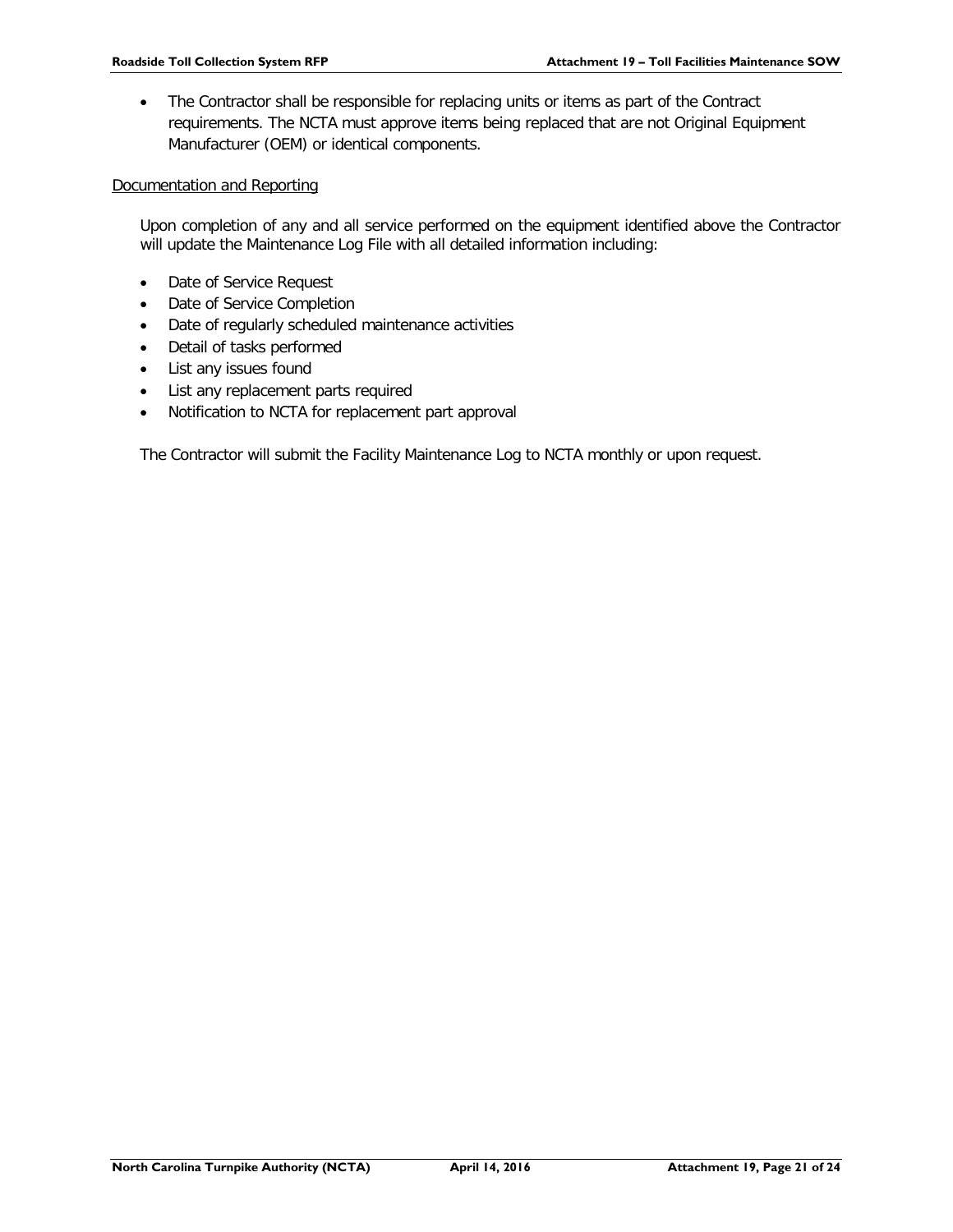# <span id="page-23-0"></span>**SECTION J – FIBER OPTIC NETWORK (FON)/ UTILITY LOCATING**

# Description

The intent of this attachment is for the Contractor to locate and investigate the NCTA FON/Utility underground infrastructure as needed or requested.

# Qualifications

Not later than 60 days prior to Commissioning of the first tolling location, the Contractor shall submit a copy of the Contractor's contractor who will be performing this work.

# **Responsibilities**

- Underground infrastructure to locate:
	- o Conduit (power, communications)
	- o Propane Tanks
- Areas needing to be marked should be marked using the color code chart for North Carolina 811: <http://nc811.org/colorcodechart.htm>

# Documentation and Reporting

Upon completion of any and all service performed on the equipment identified above the Contractor will update the Maintenance Log File with all detailed information including:

- Date of Service Request
- Date of Service Completion
- Date of regularly scheduled maintenance activities
- Detail of tasks performed
- List any issues found
- List any replacements part required
- Notification to NCTA for replacement part approval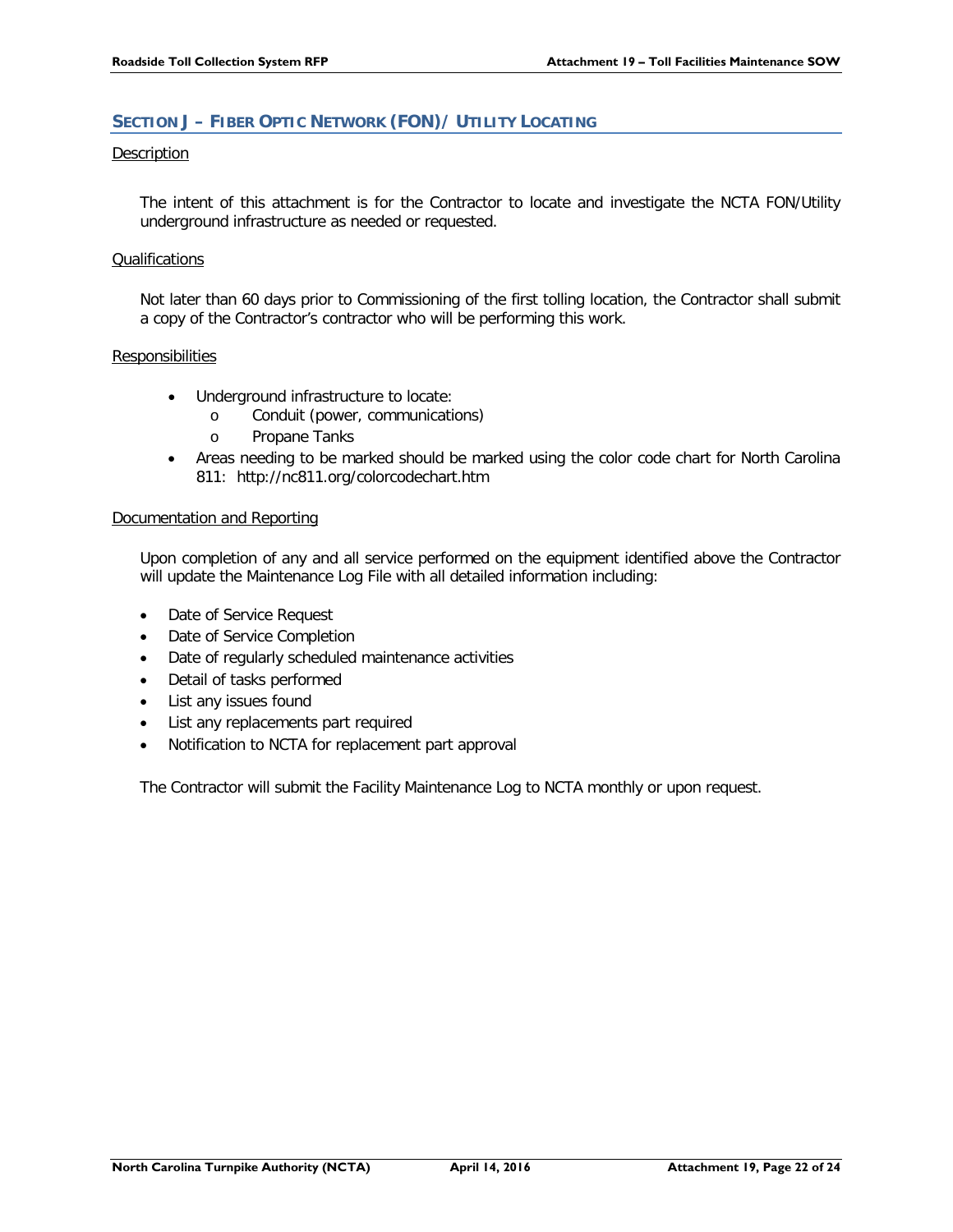# <span id="page-24-0"></span>**SECTION K - MAINTENANCE OF TRAFFIC (MOT)**

#### Description

The intent of this attachment is for the Contractor to furnish, install, and maintain traffic control devices for both routine repair and any emergencies affecting the Roadside Toll Collection System (RTCS) and facilities maintenance.

# Qualifications

Not later than 60 days prior to Commissioning of the first tolling location, the Contractor shall submit a copy of the Contractor's contractor who will be performing this work. The Contractor shall be certified to perform Maintenance of Traffic in the state of North Carolina.

# Responsibilities

- Install all necessary traffic control devices, as required to perform the maintenance items identified herein, in accordance with the Manual of Uniform Traffic Control Devices, the NCDOT Roadway Standard Drawings, and NCDOT Standard Specifications for Roads and Structures.
- Upon determining that the emergency repair requires a lane closure the Contractor will consult with NCTA to determine the priority of the fault. It may be determined that some repairs that require a lane closure can be scheduled for next business day, allowing a greater than 24 hour notice to the MOT vendor. If the decision by NCTA is made that MOT is required without providing a 24 hour nor greater notice to the MOT vendor, the Contractor will notify the MOT vendor that an emergency lane closure (under 24 hours notice) is required. The Contractor repair time will start once proper MOT is in place and the lane/lanes in need of service are completely secured with the proper traffic control devices.
- Provide a pricing sheet for typical MOT. Pricing shall include single lane closures, two lane closures, full roadway closure and/or detour route signing, and any applicable emergency or holiday mobilization fee or premium.
- The NCTA must be notified prior to establishing any MOT.
- Pre-approval for a one-lane closure is granted for the hours of 9 a.m.  $-$  4 p.m., and 7 p.m.  $-$ 6 a.m. daily. If a more strenuous lane closure is needed, NCTA's approval will be required. Routine repair closures must not fall during an NCDOT holiday.

# Documentation and Reporting

Upon completion of any and all service performed on the equipment identified above the Contractor will update the Maintenance Log File with all detailed information including:

- Date of Service Request
- Date of Service Completion
- Date of regularly scheduled maintenance activities
- Detail of tasks performed
- List any issues found
- List any replacement parts required
- Notification to NCTA for replacement part approval